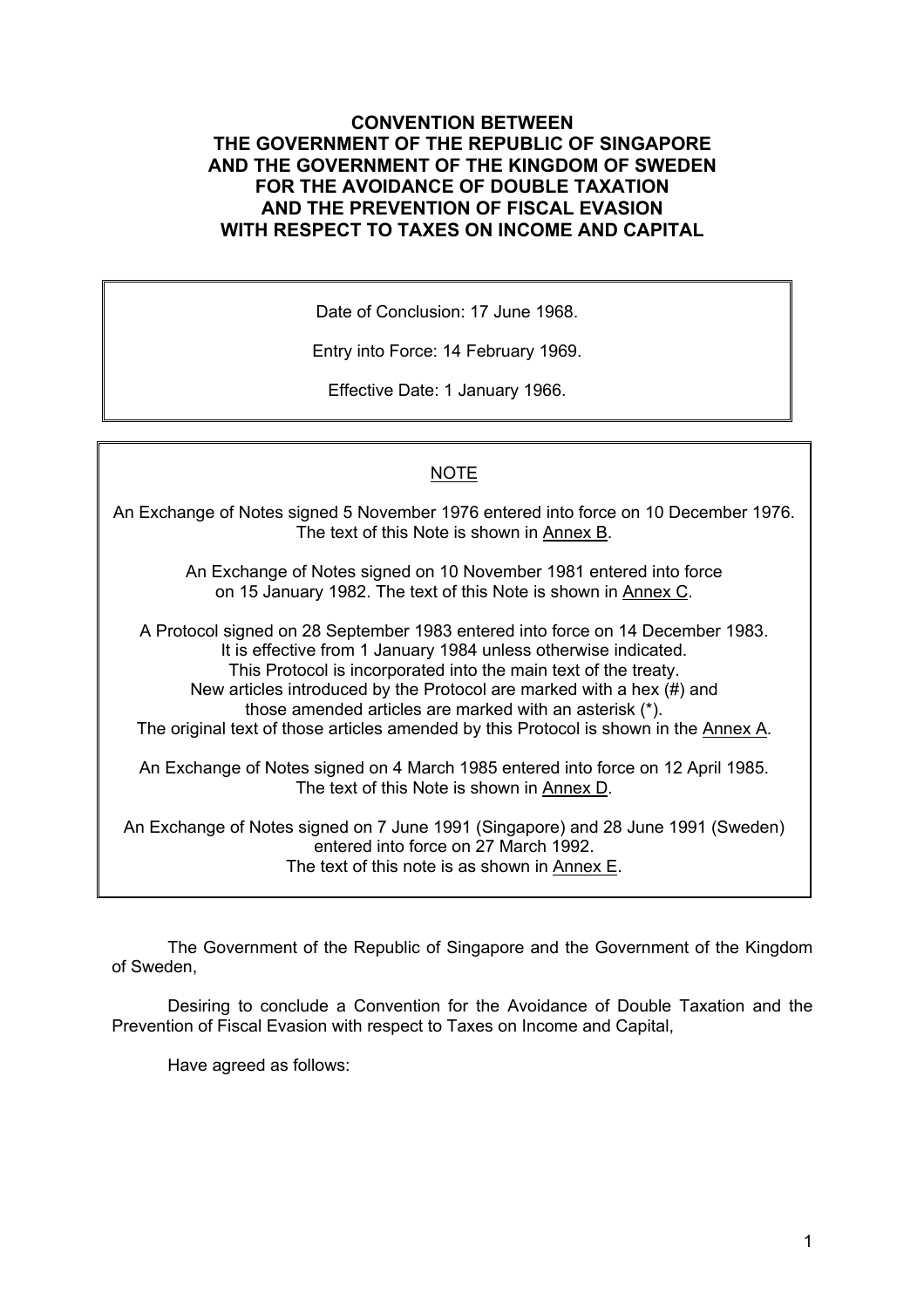## **ARTICLE I**

- 1. The taxes which are the subject of this Convention are
	- (a) in the Republic of Singapore:

the income tax

(hereinafter referred to as "Singapore tax"); and

- (b) in Sweden:
	- (i) the State income tax, including sailors tax and coupon tax;
	- (ii) the tax on the undistributed profits of companies and the tax on distribution in connection with reduction of share-capital or the winding-up of a company;
	- (iii) the tax on public entertainers;
	- (iv) the communal income tax; and
	- (v) the State capital tax

(hereinafter referred to as "Swedish tax").

2. This Convention shall also apply to any other taxes of a substantially similar character imposed in the Republic of Singapore or in Sweden subsequently to the date of signature of this Convention.

#### **ARTICLE II**

- 1. In this Convention, unless the context otherwise requires
	- (a) the term "Singapore" means the Republic of Singapore;
	- (b) the term "Sweden" means the Kingdom of Sweden;
	- (c) the terms "one of the Contracting States" and "the other Contracting State" mean Singapore or Sweden, as the context requires;
	- (d) the term "tax" means Singapore tax or Swedish tax, as the context requires;
	- (e) the term "company" means any body corporate or any entity which is treated as a body corporate for tax purposes;
	- (f) the term "person" includes any body of persons, corporate or not corporate;
	- $(a)$
- (i) the term "resident of Singapore" means any person who is resident in Singapore for the purposes of Singapore tax; and the term "resident of Sweden" means any person who is resident in Sweden for the purposes of Swedish tax;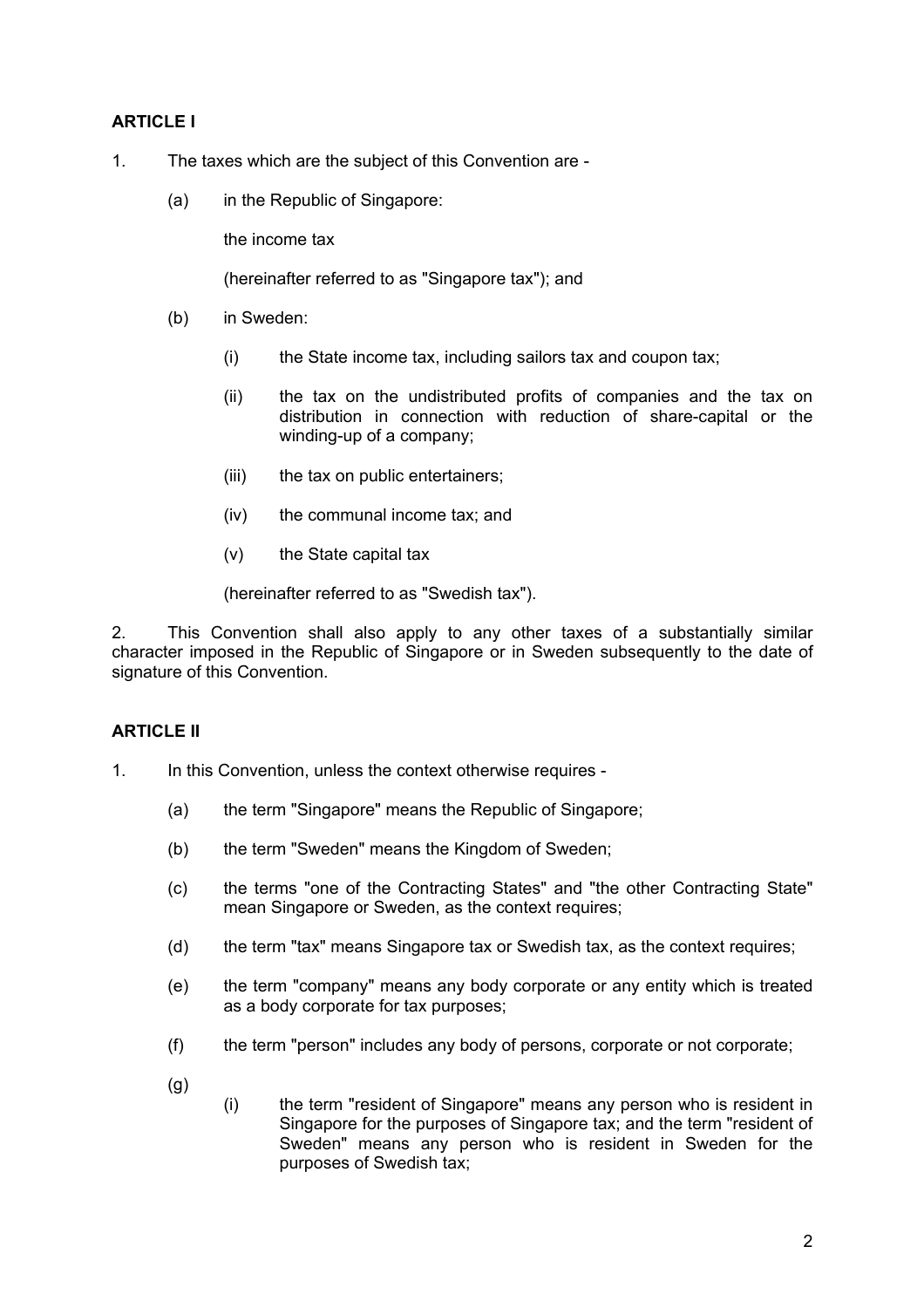- (ii) where by reason of the provisions of sub-paragraph (i) above an individual is a resident of both Contracting States, then his residence shall be determined in accordance with the following rules -
	- (aa) he shall be deemed to be a resident of the Contracting State in which he has a permanent home available to him. If he has a permanent home available to him in both Contracting States, he shall be deemed to be a resident of the Contracting State with which his personal and economic relations are closest;
	- (bb) if the Contracting State with which his personal and economic relations are closest, cannot be determined, or if he has not a permanent home available to him in either Contracting State, he shall be deemed to be a resident of the Contracting State in which he has an habitual abode;
	- (cc) if he has an habitual abode in both Contracting States or in neither of them, the competent authorities of the Contracting States shall settle the question by mutual agreement;
- (iii) where by reason of the provisions of sub-paragraph (i) above a person other than an individual is a resident of both Contracting States, then it shall be deemed to be a resident of the Contracting State in which it is managed and controlled;
- (h) the terms "resident of one of the Contracting States" and "resident of the other Contracting State" mean a resident of Singapore or a resident of Sweden, as the context requires;
- (i) the terms "Singapore enterprise" and "Swedish enterprise" mean, respectively, an industrial, mining, commercial, timber, plantation or agricultural enterprise or undertaking carried on by a resident of Singapore and an industrial, mining, commercial, timber, plantation or agricultural enterprise or undertaking carried on by a resident of Sweden;
- (j) the terms "enterprise of one of the Contracting States" and "enterprise of the other Contracting State" mean a Singapore enterprise or a Swedish enterprise, as the context requires;
- (k) the terms "profits of a Singapore enterprise" and "profits of a Swedish enterprise" do not include rents or royalties in respect of motion picture films or of tapes for television or broadcasting or of mines, oil wells, quarries or other places of extraction of natural resources, or income in the form of dividends, interest, rents, royalties, or capital gains, or fees or other remuneration derived from the management, control or supervision of the trade, business or other activity of another enterprise or concern, or remuneration for labour or personal services, or profits derived from the operation of ships or aircraft;
- (l)
- (i) subject to the provisions of this sub-paragraph, the term "permanent establishment" means a fixed place of business in which the business of the enterprise is wholly or partly carried on;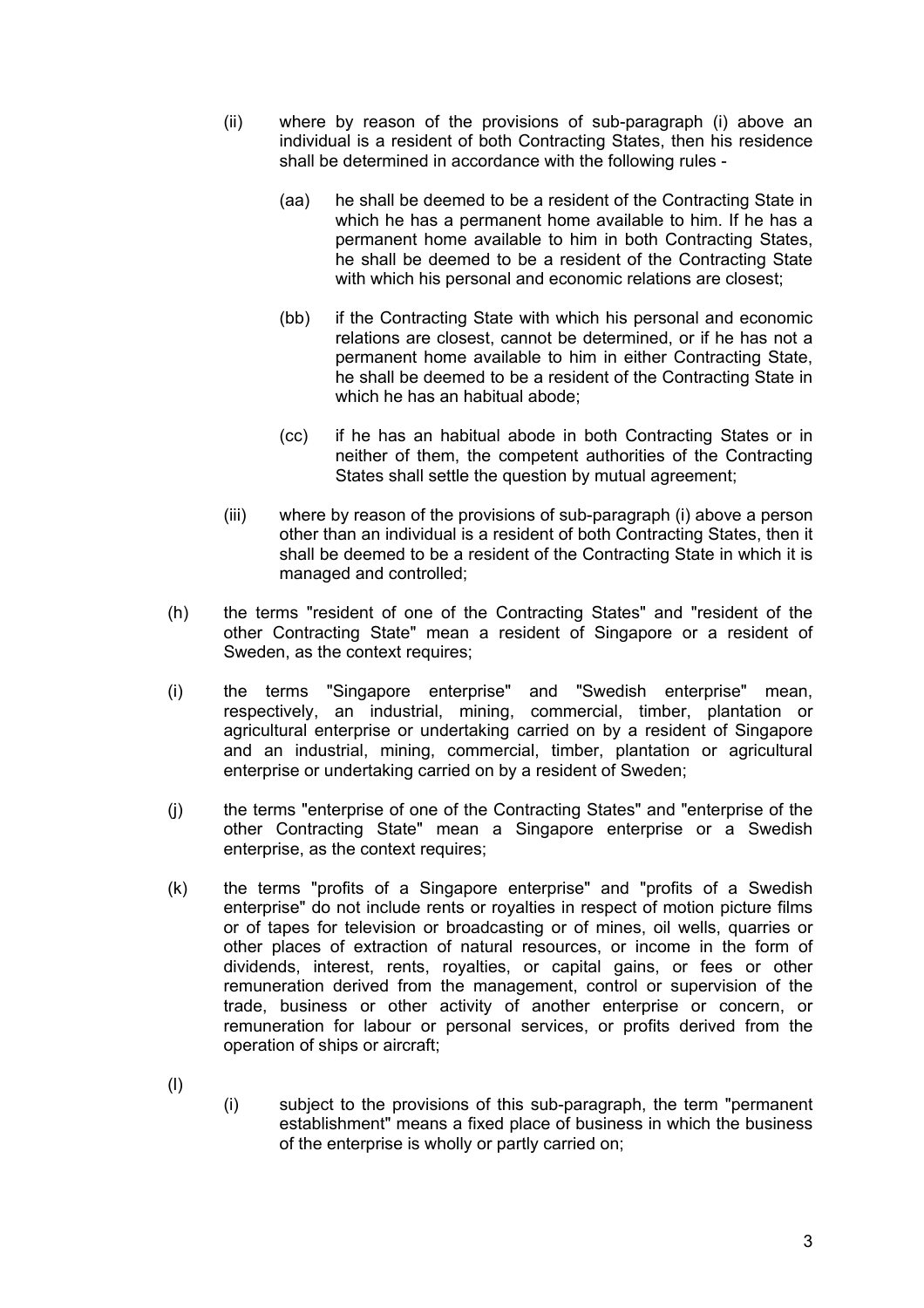- (ii) a permanent establishment shall include especially
	- (aa) a place of management;
	- (bb) a branch;
	- (cc) an office;
	- (dd) a factory;
	- (ee) a workshop;
	- (ff) a farm or plantation;
	- (gg) a mine, oil well, quarry or other place of extraction of other natural resources or of cutting of timber;
	- (hh) a building site or construction or assembly project which exists for more than six months;
- (iii) the term "permanent establishment" shall not be deemed to include
	- (aa) the use of facilities solely for the purpose of storage, display or delivery of goods or merchandise belonging to the enterprise;
	- (bb) the maintenance of a stock of goods or merchandise belonging to the enterprise solely for the purpose of storage, display or delivery;
	- (cc) the maintenance of a stock of goods or merchandise belonging to the enterprise solely for the purpose of processing by another enterprise;
	- (dd) the maintenance of a fixed place of business solely for the purpose of purchasing goods or merchandise, or for collecting information, for the enterprise;
	- (ee) the maintenance of a fixed place of business solely for the purpose of advertising, for the supply of information, for scientific research or for similar activities which have a preparatory or auxiliary character, for the enterprise;
- (iv) an enterprise of one of the Contracting States shall be deemed to have a permanent establishment in the other Contracting State if it carries on supervisory activities in that other Contracting State for more than six months in connection with a construction, installation or assembly project which is being undertaken in that other Contracting State;
- (v) a person acting in one of the Contracting States on behalf of an enterprIse of the other Contracting State (other than an agent of independent status to whom sub-paragraph (l)(vi) applies) shall be deemed to be a permanent establishment in the former Contracting State if -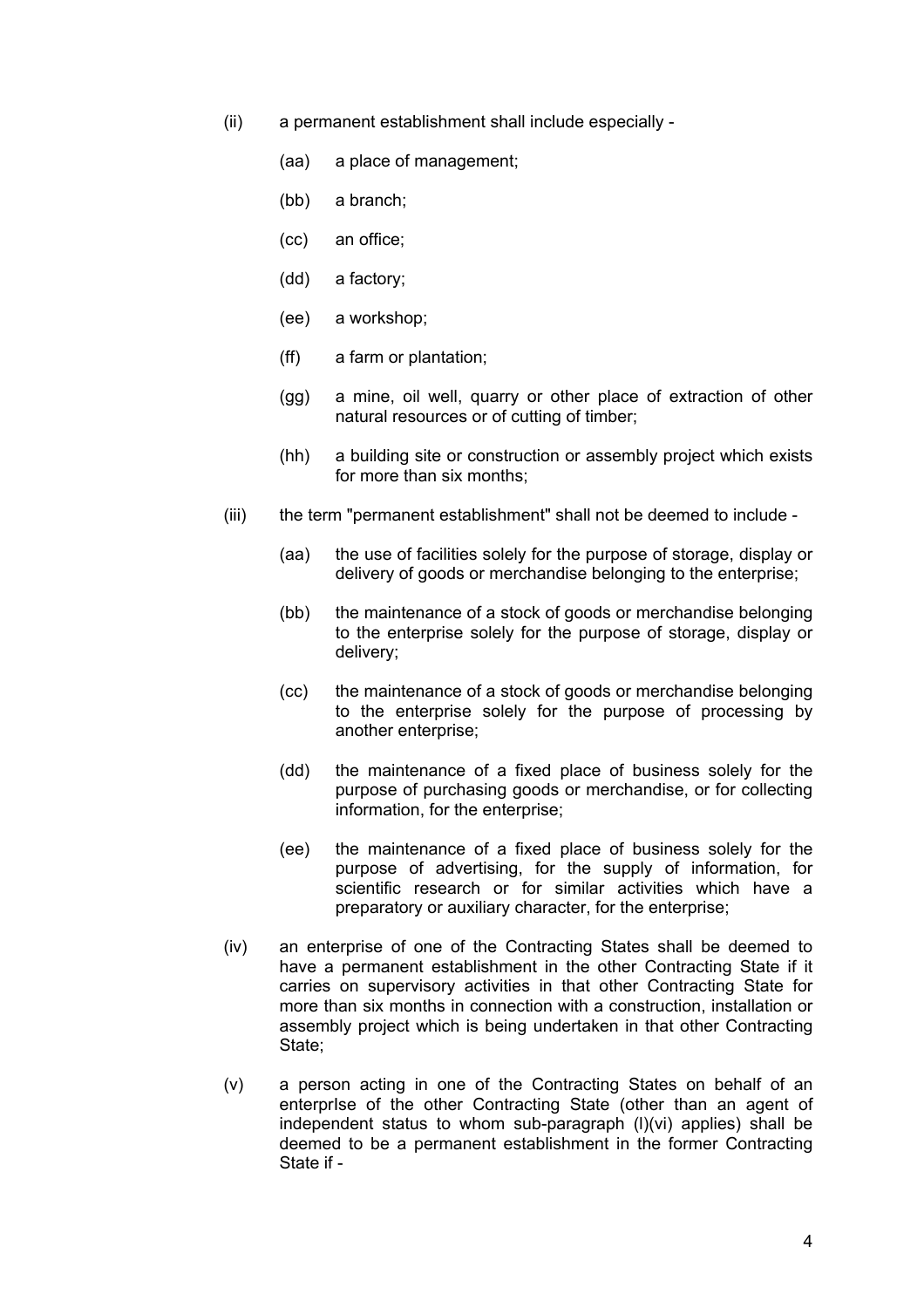- (aa) he has, and habitually exercises in that former Contracting State, an authority to conclude contracts in the name of the enterprise, unless his activities are limited to the purchase of goods or merchandise for the enterprise; or
- (bb) he maintains in that former Contracting State a stock of goods or merchandise belonging to the enterprise from which he regularly fills orders on behalf of the enterprise;
- (vi) an enterprise of one of the Contracting States shall not be deemed to have a permanent establishment in the other Contracting State merely because it carries on business in that other Contracting State through a broker, general commission agent or any other agent of independent status, where such persons are acting in the ordinary course of their business;
- (vii) the fact that a company which is a resident of one of the Contracting States controls or is controlled by a company which is a resident of the other Contracting State, or which carries on business in that other Contracting State (whether through a permanent establishment or otherwise), shall not of itself constitute either company a permanent establishment of the other;
- (m) the term "competent authority" means, in the case of Singapore, the Minister for Finance or his authorised representative; and in the case of Sweden, the Minister of Finance or his authorised representative;
- (n) # the term "international traffic" means carriage of passengers, mails, livestock or goods by a ship or aircraft which is operated by an enterprise of one of the Contracting States, except when the ship or aircraft is operated solely between places in the other Contracting State or solely between such places and one or more structures used for the exploration or exploitation of natural resources.

2. In the application of the provisions of this Convention by one of the Contracting States, any term not otherwise defined shall, unless the context otherwise requires, have the meaning which it has under the laws of that Contracting State relating to the taxes which are the subject of this Convention.

## **ARTICLE III**

1.

- (a) The profits of a Singapore enterprise shall be taxable only in Singapore unless the enterprise carries on business in Sweden through a permanent establishment situated in Sweden. If the enterprise carries on business as aforesaid, tax may be imposed in Sweden on the profits of the enterprise but only on so much of them as is directly or indirectly attributable to that permanent establishment.
- (b) The profits of a Swedish enterprise shall be taxable only in Sweden unless the enterprise carries on business in Singapore through a permanent establishment situated in Singapore. If the enterprise carries on business as aforesaid, tax may be imposed in Singapore on the profits of the enterprise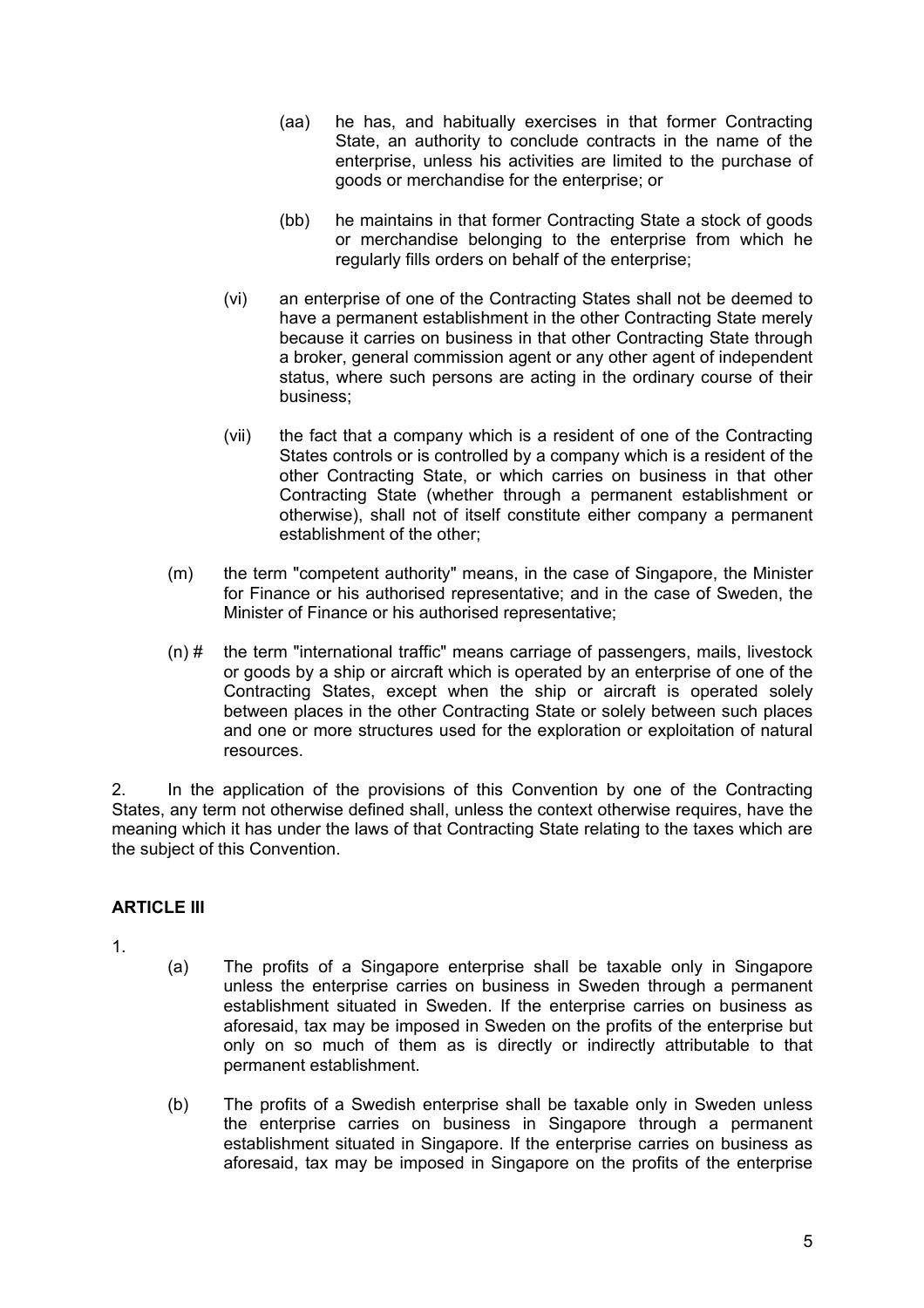but only on so much of them as is directly or indirectly attributable to that permanent establishment.

2. Where an enterprise of one of the Contracting States carries on business in the other Contracting State through a permanent establishment situated therein, there shall in each Contracting State be attributed to that permanent establishment the profits which it might be expected to make if it were a distinct and separate enterprise engaged in the same or similar activities under the same or similar conditions and dealing wholly independently with the enterprise of which it is a permanent establishment.

3. In determining the profits of a permanent establishment, there shall be allowed as deductions all expenses, including executive and general administrative expenses, which would be deductible if the permanent establishment were an independent enterprise in so far as they are reasonably allocable to the permanent establishment, whether incurred in the Contracting State in which the permanent establishment is situated or elsewhere.

4. No profits shall be attributable to a permanent establishment by reason of the mere purchase or transportation by that permanent establishment of goods or merchandise for the enterprise.

## **ARTICLE IV**

1. Income from immovable property may be taxed in the Contracting State in which such property is situated.

2. The term "immovable property" shall be defined in accordance with the law of the Contracting State in which the property in question is situated. The term shall in any case include rights to variable or fixed payments as consideration for the working of, or the right to work, mineral deposits, oil wells, quarries or other places of extraction of natural resources.

3. The provisions of paragraph 1 shall apply to income derived from the direct use, letting, or use in any other form of immovable property.

4. The provisions of paragraphs 1 and 3 shall also apply to the income from immovable property of an enterprise.

## **ARTICLE V\***

#### **[This article is effective from 1 January 1982.]**

1. Notwithstanding the provisions of Article III, profits of an enterprise of one of the Contracting States from the operation of ships in international traffic may be taxed in the other Contracting State only if such profits are derived from that other Contracting State.

Provided that -

(a) when a Singapore enterprise derives profits from Sweden by operating ships in international traffic the tax charged in Sweden in respect of such profits shall be reduced by an amount equal to 50 per cent thereof and the reduced amount of the Swedish tax payable on the profits shall be allowed as a credit against the Singapore tax charged in respect of these profits in accordance with the provisions of paragraph 2 of Article XIX;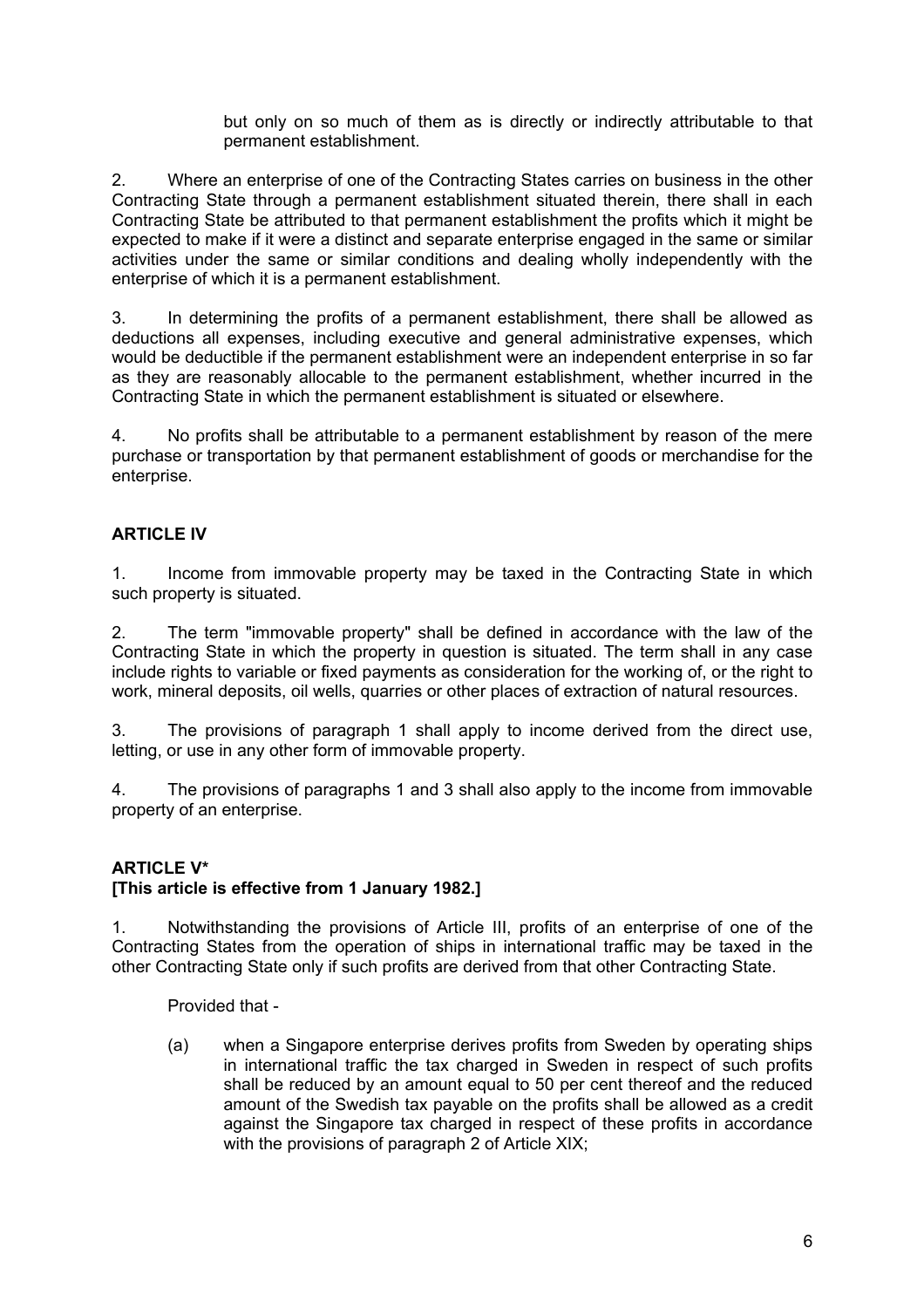(b) when a Swedish enterprise derives profits from Singapore by operating ships in international traffic the tax charged in Singapore in respect of such profits shall be reduced by an amount equal to 50 per cent thereof and the reduced amount of the Singapore tax payable on the profits shall be allowed as a credit against the Swedish tax charged in respect of these profits in accordance with the provisions of paragraph 3 of Article XIX.

2. The provisions of paragraph 1 shall also apply to profits from the participation in a pool, a joint business or an international operating agency.

3. For the purposes of this Article profits derived from the other Contracting State shall mean profits from the carriage of passengers, mails, livestock or goods shipped in that State:

Provided that there shall be excluded the profits accruing from passengers, mails, livestock or goods which are brought to that other State solely for transhipment, or for the transfer from an aircraft to a ship.

#### **ARTICLE VA #**

#### **[This article is effective from 1 January 1982.]**

1. Notwithstanding the provisions of Article III, profits of an enterprise of one of the Contracting States from the operation of aircraft in international traffic shall be taxable only in that State.

2. With respect to profits derived by the Swedish, Danish and Norwegian air transport consortium Scandinavian Airlines System (SAS), the provisions of paragraph 1 shall apply, but only to such part of the profits as corresponds to the shareholding in that consortium held by AB Aerotransport (ABA), the Swedish partner of Scandinavian Airlines System (SAS).

3. The provisions of paragraph 1 shall likewise apply to profits derived from the participation in a pool, a joint business or in an international operating agency.

## **ARTICLE VI**

- 1. Where
	- (a) an enterprise of one of the Contracting States participates directly or indirectly in the management, control or capital of an enterprise of the other Contracting State, or
	- (b) the same persons participate directly or indirectly in the management, control or capital of an enterprise of one of the Contracting States and an enterprise of the other Contracting State,

and in either case conditions are made or imposed between the two enterprises in their commercial or financial relations, which differ from those which would be made between independent enterprises, then any profits which would but for those conditions have accrued to one of the enterprises, but by reason of those conditions have not so accrued, may be included in the profits of that enterprise and taxed accordingly.

2. # Where a Contracting State includes in the profits of an enterprise of that State - and taxes accordingly - profits on which an enterprise of the other Contracting State has been charged to tax in that other State and the profits so included are profits which would have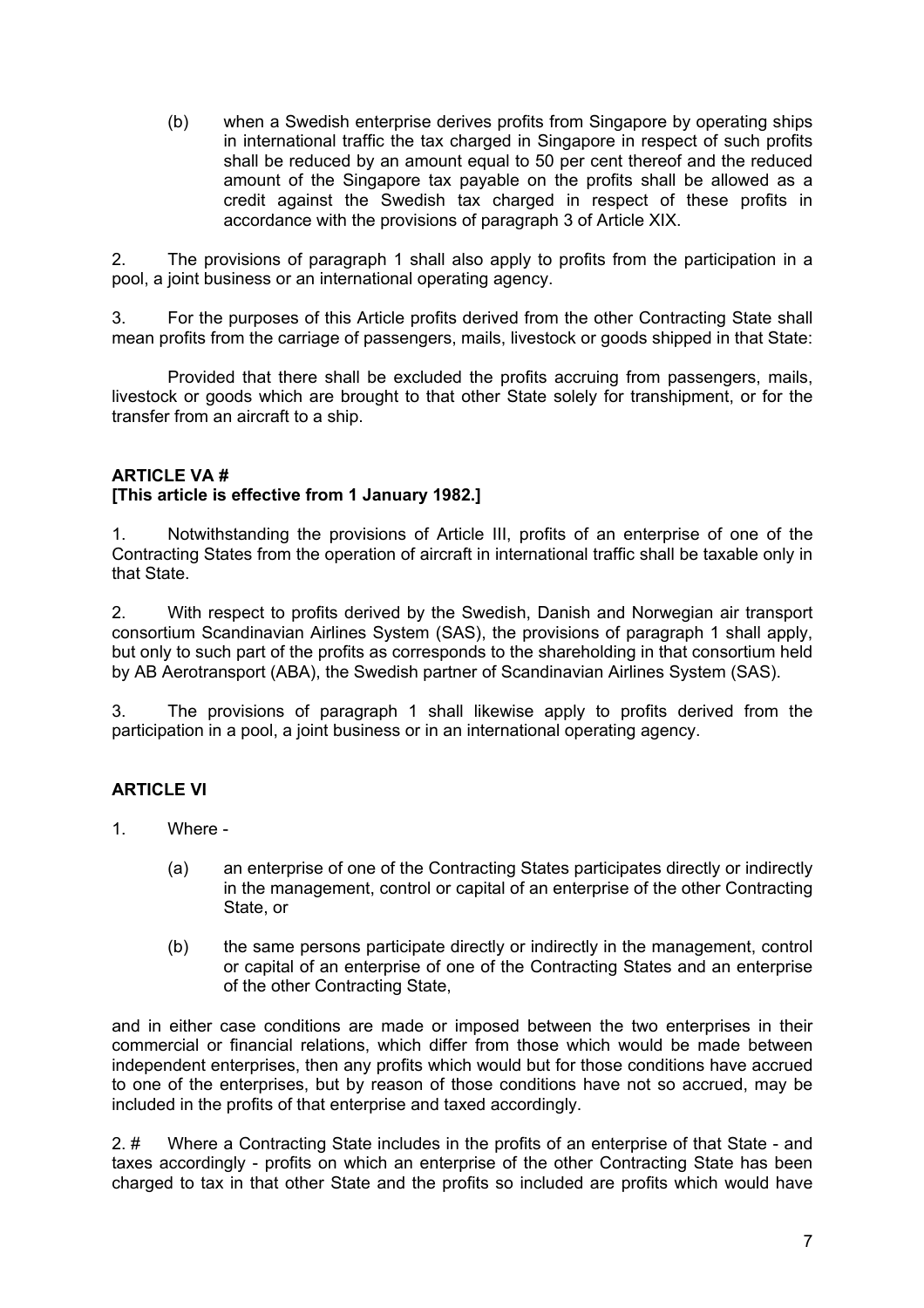accrued to the enterprise of the first-mentioned State if the conditions made between the two enterprises had been those which would have been made between independent enterprises, then that other State shall make an appropriate adjustment to the amount of the tax charged therein on those profits. In determining such adjustment, due regard shall be had to the other provisions of this Convention and the competent authorities of the Contracting States shall if necessary consult each other.

## **ARTICLE VII**

1.\* The rate of tax charged by Sweden in respect of dividends paid by a company which is a resident of Sweden to a resident of Singapore shall, if the recipient is the beneficial owner of the dividends, not exceed 15 per cent of the gross amount of such dividends.

Where the resident of Singapore is a parent company the rate of tax charged on such dividends shall, if the recipient is the beneficial owner of the dividends, not exceed 10 per cent of the gross amount of such dividends.

2<sup>\*</sup> Dividends paid by a company which is a resident of Singapore to a resident of Sweden shall, if the recipient is the beneficial owner of the dividends, be exempt from any tax in Singapore which is chargeable on dividends in addition to the tax chargeable in respect of the profits or income of any company -

- (a) provided that nothing in this paragraph shall affect the provisions of Singapore law under which the tax in respect of a dividend paid by a company which is a resident of Singapore from which Singapore tax has been, or has been deemed to be, deducted may be adjusted by reference to the rate of tax appropriate to the Singapore year of assessment immediately following that in which the dividend was paid;
- (b) provided further that if Singapore, subsequent to the signing of this Convention, imposes a tax on dividends paid by a company resident in Singapore out of its profits or income, such tax may be charged but the rate of tax so charged shall, if the recipient is the beneficial owner of the dividends, not exceed 15 per cent of the gross amount of such dividends, and where the dividend is paid to a parent company which is a resident of Sweden the rate of tax so charged shall, if the recipient is the beneficial owner of the dividends, not exceed 10 per cent of the gross amount of such dividends.

3.\* For the purposes of this Article the term "parent company" means a company resident in one of the Contracting States owning directly not less than 25 per cent of the share capital of the company resident in the other Contracting State paying the dividends.

4.\* The provisions of paragraphs 1 and 2 shall not apply if the beneficial owner of the dividends, being a resident of one of the Contracting States, has in the other Contracting State, of which the company paying the dividends is a resident, a permanent establishment with which the holding by virtue of which the dividends are paid is effectively connected. In such a case Article III shall apply.

5.\* The Government of The Republic of Singapore, including the Monetary Authority of Singapore, the Board of Commissioners of Currency and the Government of Singapore Investment Corporation Pte Ltd., shall be exempt from Swedish tax with respect to dividends on shares in Swedish joint stock companies; provided that the scope of this exemption has been agreed by the competent authorities of the Contracting States.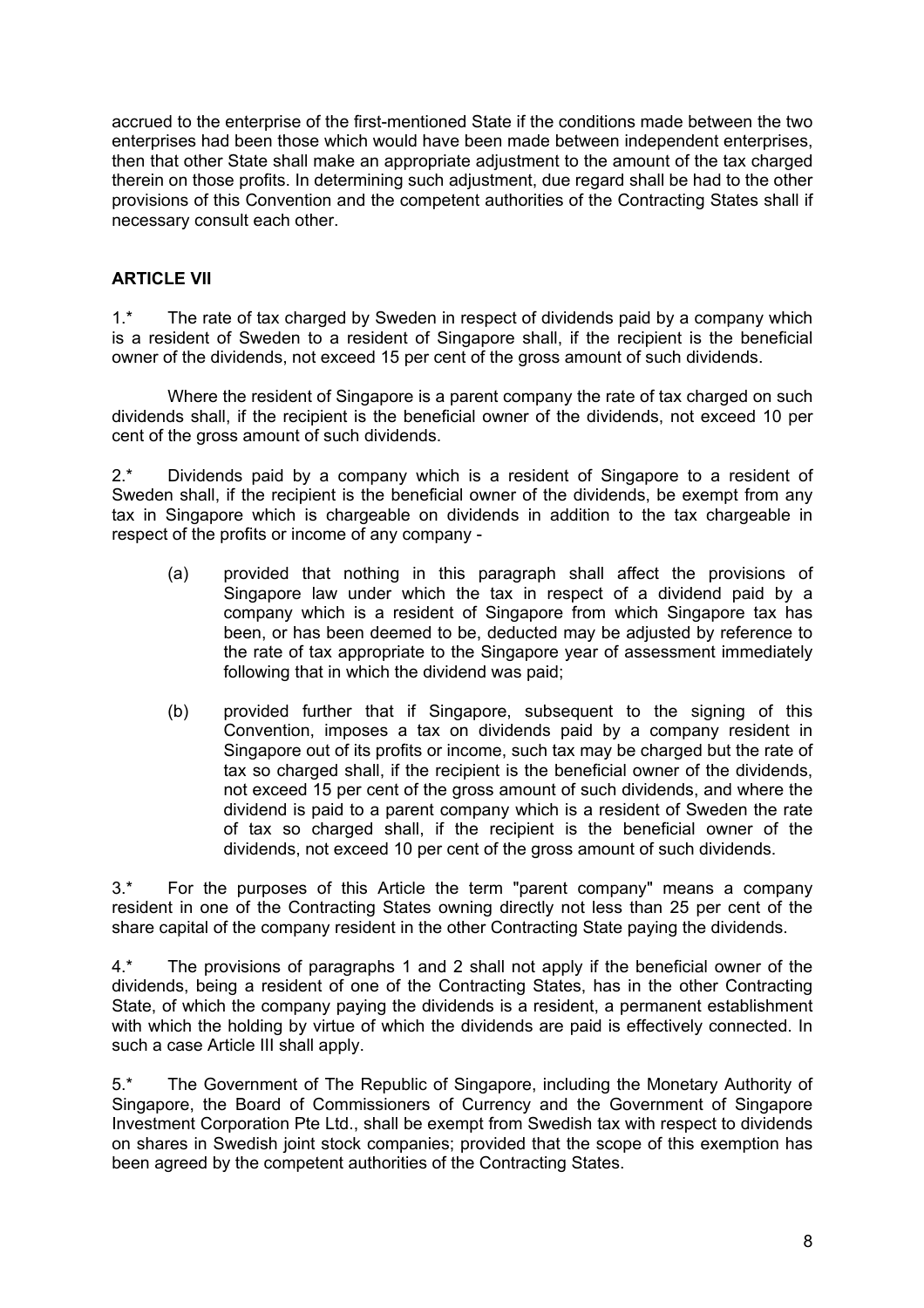However, such exemption shall in no case be given with respect to shares held for other than public purposes and not if the holding constitutes a substantial participation.

6.\* Where a company which is a resident of one of the Contracting States derives profits or income from the other Contracting State, that other State may not impose any tax on the dividends paid by the company, except insofar as such dividends are paid to a resident of that other State or insofar as the holding in respect of which the dividends are paid is effectively connected with a permanent establishment in that other State, nor subject the company's undistributed profits to a tax on the company's undistributed profits, even if the dividends paid or the undistributed profits consist wholly or partly of profits or income arising in such other State.

7. If the system of taxation applicable in either of the Contracting States to the profits and distributions of companies is altered the competent authorities may consult each other in order to determine whether it is necessary for this reason to amend the provisions of this Article.

## **ARTICLE VIII**

1.\* Interest and other income from bonds, securities, notes, debentures or any other form of indebtedness, whether or not secured by mortgages, derived from sources within one of the Contracting States by a resident of the other Contracting State may, if the recipient is the beneficial owner of the income, not be taxed in the first-mentioned Contracting State at a rate exceeding 15 per cent of the gross amount of such income.

2.\* Notwithstanding the provisions of paragraph 1, the tax on interest derived from sources within one of the Contracting States by any financial institution which is a resident of the other Contracting State shall in the first-mentioned State not exceed 10 per cent of the gross amount of the interest, if the recipient is the beneficial owner of the interest and if the enterprise paying the interest engages in an industrial undertaking within the meaning of paragraph 3 of this Article.

- 3. The term "industrial undertaking" means an undertaking engaged in:
	- (i) manufacturing, assembling and processing;
	- (ii) construction, civil engineering and shipbuilding;
	- (iii) production of electricity, hydraulic power, gas or the supply of water, or
	- (iv) fishing.

4.\* The provisions of paragraphs 1 and 2 above shall not apply if the beneficial owner of the interest, being a resident of one of the Contracting States, has in the other Contracting State in which the interest arises, a permanent establishment situated therein, with which the debt-claim from which the interest arises, is effectively connected. In such a case Article III shall apply.

5. The Government of Singapore shall be exempt from Swedish tax in respect of interest received by that Government from sources within Sweden.

6. The Government of Sweden shall be exempt from Singapore tax in respect of interest received by that Government from sources within Singapore.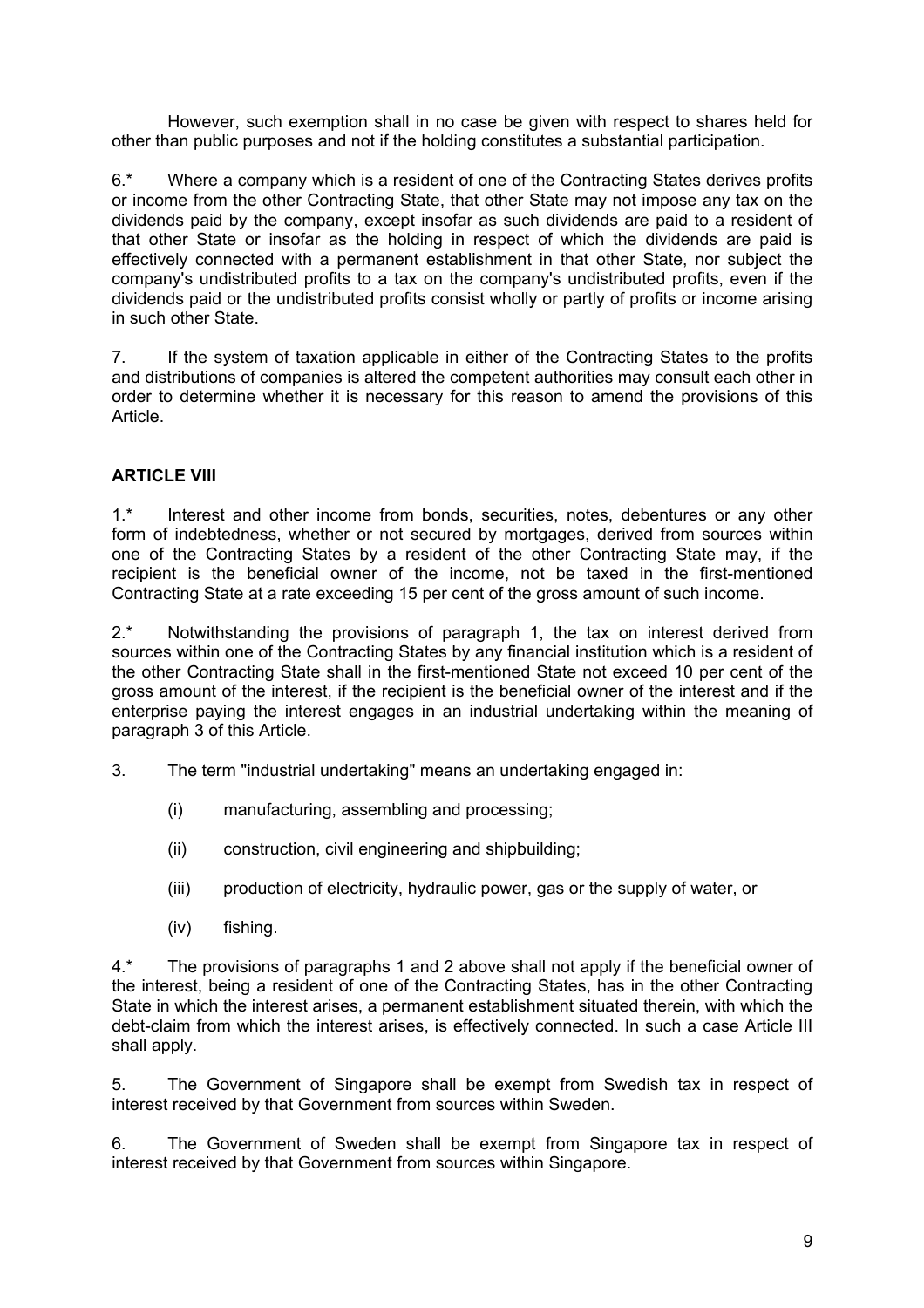- 7.\* For the purposes of paragraphs 5 and 6 the term "Government" shall include -
	- (a) in the case of Singapore:
		- (i) the Monetary Authority of Singapore and the Board of Commissioners of Currency;
		- (ii) the Government of Singapore Investment Corporation Pte. Ltd;
		- (iii) the Export Credit Insurance Company of Singapore Limited; and
		- (iv) a statutory body;
	- (b) in the case of Sweden:
		- (i) the Central Bank of Sweden;
		- (ii) the National Debt Office;
		- (iii) the Export Credit Board; and
		- (iv) a commune.

8.\* Where, owing to a special relationship between the payer and the beneficial owner or between both of them and some other person, the amount of the interest paid, having regard to the debt-claim for which it is paid, exceeds the amount which would have been agreed upon by the payer and the beneficial owner in the absence of such relationship and dealing with each other at arm's length, the provisions of this Article shall apply only to the lastmentioned amount. In that case, the excess part of the payments shall remain taxable according to the law of each Contracting State, due regard being had to the other provisions of this Convention.

## **ARTICLE IX**

1.\* Royalties derived from sources within one of the Contracting States and paid to a resident of the other Contracting State shall be exempt from tax in the former Contracting State if such resident is the beneficial owner of the royalties.

2. The term "royalties" as used in this Article means payments of any kind received as consideration for the use of, or the right to use, any copyright of scientific work, any patent, trade mark, design or model, plan, secret formula or process or for the use of, or the right to use, industrial, commercial or scientific equipment, or for information concerning industrial, commercial or scientific experience, but does not include any royalty or other amount paid in respect of literary or artistic copyrights or of motion picture films or of tapes for television or broadcasting or of the operation of a mine, oil well, quarry or any other place of extraction of natural resources.

3.\* Sums derived by a resident of one of the Contracting States from sources within the other Contracting State from the alienation of any property from which royalties, as defined in paragraph 2 of this Article, are or may be derived, shall, if such resident is the beneficial owner of the income, be exempt from tax in the other Contracting State.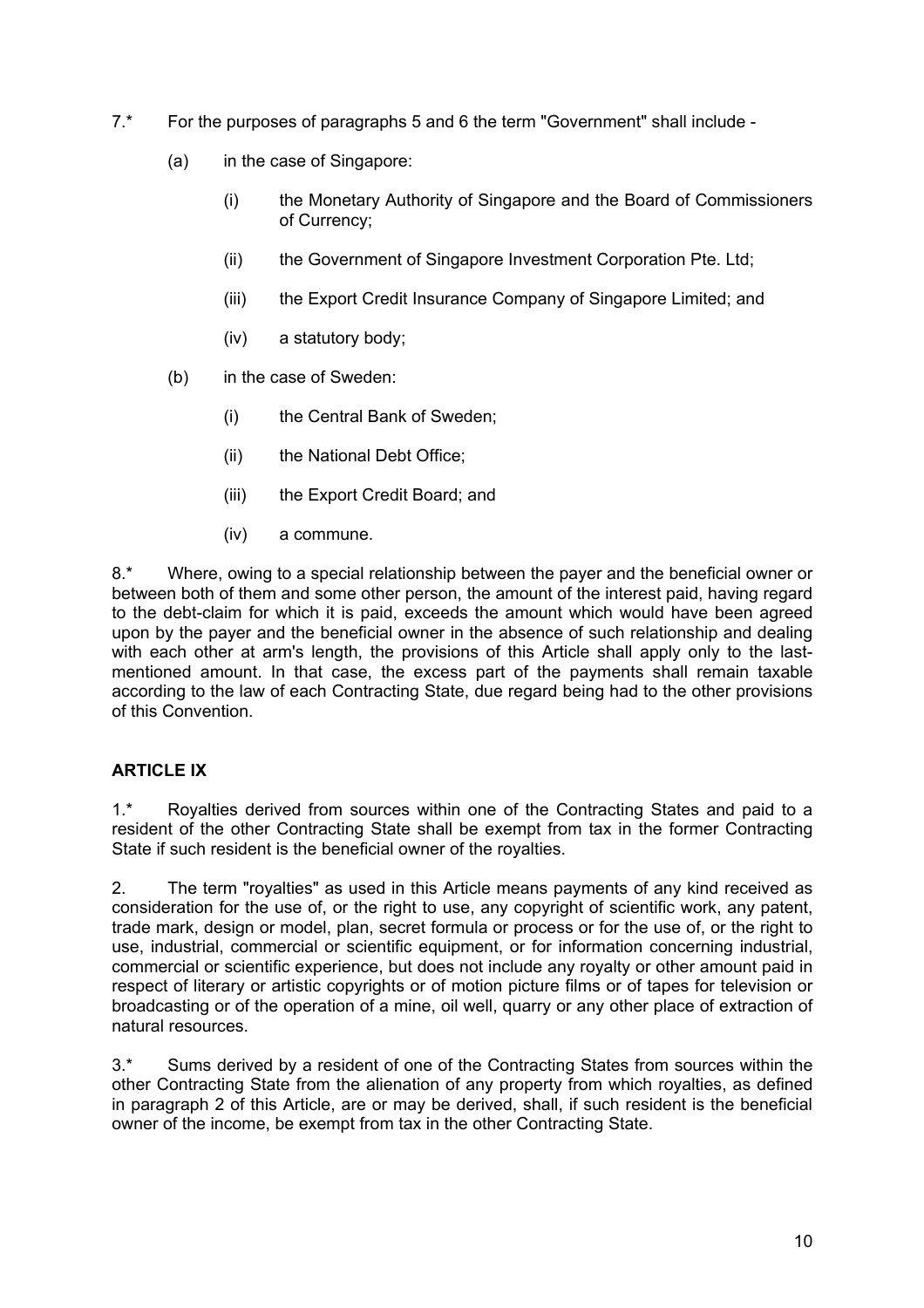4. The provisions of paragraphs 1 and 3 of this Article shall not apply to royalties or sums received by a resident of one of the Contracting States where such royalties or sums are attributable to a permanent establishment of such resident in the other Contracting State; in such event, such royalties, or sums as are attributable to that permanent establishment shall be treated as if they were profits to which the provisions of Article III are applicable.

5.\* Where, owing to a special relationship between the payer and the beneficial owner or between both of them and some other person, the amount of the royalties or profits paid, having regard to the use, right, property or information for which they are paid, exceeds the amount of which would have been agreed upon by the payer and the beneficial owner in the absence of such relationship and dealing with each other at arm's length, the provisions of this Article shall apply only to the last-mentioned amount. In that case, the excess part of the payment shall remain taxable according to the laws of each Contracting State, due regard being had to the other provisions of this Convention.

## **ARTICLE X**

1. Gains from the alienation of immovable property, as defined in paragraph 2 of Article IV may be taxed in the Contracting State in which such property is situated.

2. Gains from the alienation of movable property forming part of the business property of a permanent establishment which an enterprise of one of the Contracting States has in the other Contracting State, including such gains from the alienation of such a permanent establishment (alone or together with the whole enterprise), may be taxed in the other Contracting State. However, gains from the alienation of movable property of the kind referred to in paragraph (c) of Article XVII shall be taxable only in the Contracting State in which such movable property is taxable according to the said Article.

3. Gains from the alienation of any capital assets other than those mentioned in paragraphs 1 and 2, shall be taxable only in the Contracting State of which the alienator is a resident.

4. Notwithstanding the provisions of paragraph 3, where a person owns 25 per cent or more of the share capital of a company and where the business property of the company consists wholly or mainly of immovable property, the gains from the alienation of some or all of such shares shall be taxable only in the Contracting State where such immovable property is situated.

5. Notwithstanding the provisions of paragraphs 3 and 4, where a company resident in one of the Contracting States, other than a company referred to in paragraph 4, owns 25 per cent or more of the share capital of a company resident in the other Contracting State, the gains from the alienation of some or all of such shares shall be taxable only in the other Contracting State.

## **ARTICLE XI**

1. Where under the provisions of this Convention a resident of Singapore is exempt or entitled to relief from Swedish tax, similar exemption or relief shall be applied to the undivided estates of deceased persons in so far as one or more of the beneficiaries is a resident of Singapore.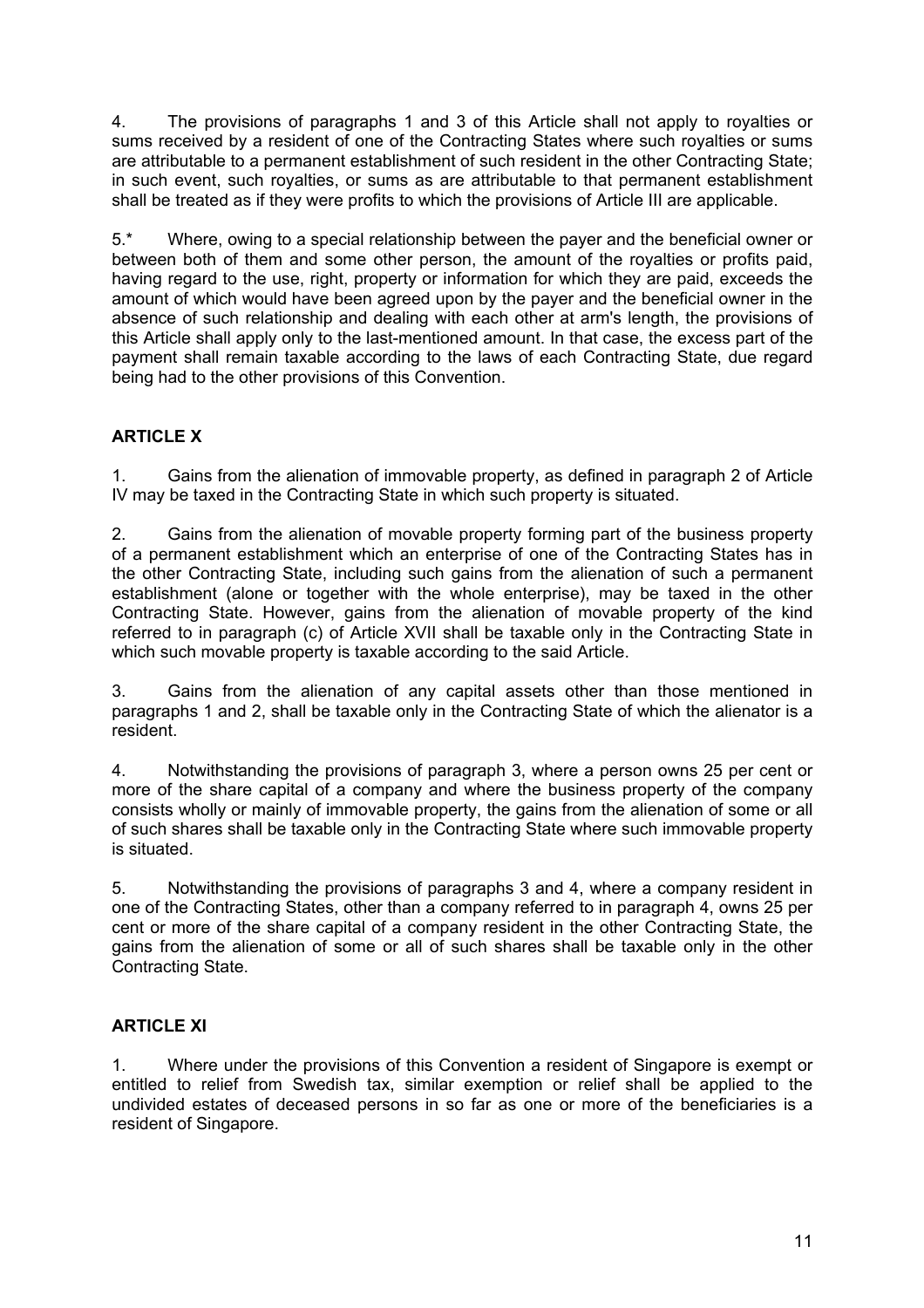2. Swedish tax on the undivided estate of a deceased person shall, in so far as the income accrues to a beneficiary who is a resident of Singapore, be allowed as a credit against Singapore tax under Article XIX.

## **ARTICLE XII**

1. Subject to the provisions of paragraphs 2 and 3 of this Article and Articles XIII, XIV, XV and XVI, salaries, wages and other similar remuneration or profits from an employment or profession derived by a resident of -

- (a) Singapore shall be taxable only in Singapore unless the personal (including professional) services are performed in Sweden. If the personal services are so performed, such income as is derived therefrom may be taxed in Sweden;
- (b) Sweden shall be taxable only in Sweden unless the personal (including professional) services are performed in Singapore. If the personal services are so performed, such income as is derived therefrom may be taxed in Singapore.

2. In relation to remuneration of a director of a company, derived from the company, the provisions of this Article and of Article XV shall apply as if the remuneration were remuneration of an employee in respect of an employment. Director's fees and similar payments derived by a resident of one of the Contracting States in his capacity as a member of the board of directors of a company which is a resident of the other Contracting State shall be deemed to have been derived from an employment exercised in, and may be taxed in, that other Contracting State.

3.\* A resident of one of the Contracting States shall be exempt from tax in the other Contracting State on remuneration for services performed on aircraft in international traffic.

4. # Remuneration derived in respect of an employment exercised on ships operated in international traffic by an enterprise of one of the Contracting States may be taxed in that State.

## **ARTICLE XIII**

1. Any salary, wage, pension or similar remuneration, paid by the Government of Singapore to an individual (other than a resident of Sweden who is not a citizen of Singapore) in respect of services rendered to Singapore in the discharge of governmental functions, shall be exempt from Swedish tax.

2. Any salary, wage, pension or similar remuneration, paid by the Government of Sweden to an individual (other than a resident of Singapore who is not a citizen of Sweden) in respect of services rendered to Sweden in the discharge of governmental functions, shall be exempt from Singapore tax.

3. The provisions of this Article shall not apply to any remuneration in respect of services rendered in connection with any trade or business carried on for purposes of profit.

4. For the purposes of this Article the word "Government" shall include any political subdivision and any local authority of either of the Contracting States.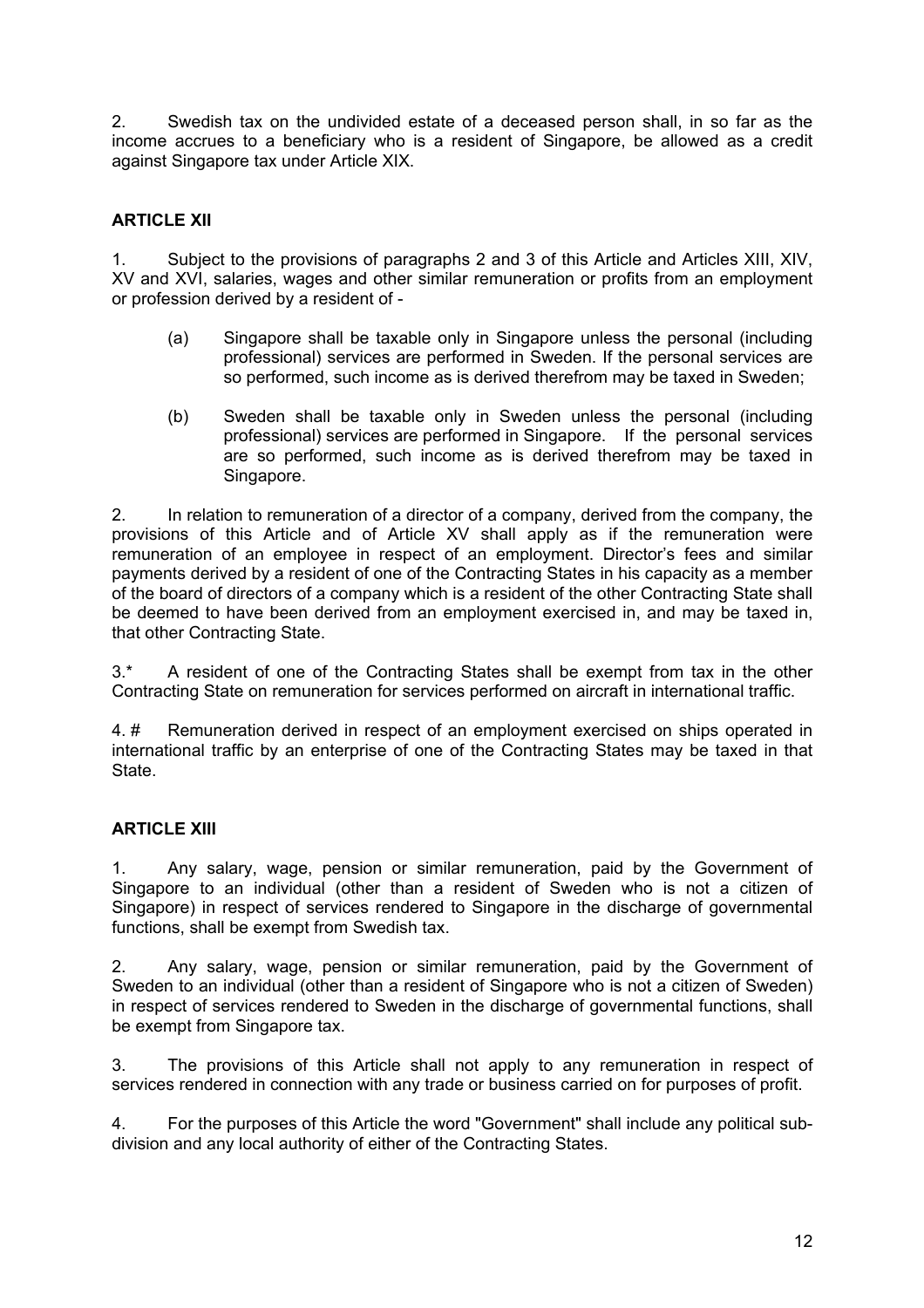## **ARTICLE XIV**

1. Subject to Article XIII any pension or annuity derived from sources within one of the Contracting States by an individual who is a resident of the other Contracting State may be taxed in the former Contracting State.

2. The term "annuity" means a stated sum payable periodically at stated times, during life or during a specified or ascertainable period of time, under an obligation to make the payments in return for adequate and full consideration in money or money's worth.

3. The term "pension", as used in this Article, means periodic payments made in consideration for services rendered, or by way of compensation for injuries received, or under the provisions of a public social security system.

#### **ARTICLE XV**

1. An individual who is a resident of Singapore shall be exempt from Swedish tax on remuneration or profits in respect of personal (including professional) services performed within Sweden in any fiscal year, if -

- (a) he is present within Sweden for a period or periods not exceeding in the aggregate 183 days during that year, and
- (b) the services are performed for or on behalf of a person who is a resident of Singapore, and
- (c) the remuneration or profits are subject to Singapore tax, and
- (d) the remuneration or profits are not directly deductible from the profits for Swedish tax purposes of a permanent establishment in Sweden of that person.

2. An individual who is a resident of Sweden shall be exempt from Singapore tax on remuneration or profits in respect of personal (including professional) services performed within Singapore in any year of assessment, if -

- (a) he is present within Singapore for a period or periods not exceeding in the aggregate 183 days during that year, and
- (b) the services are performed for or on behalf of a person who is a resident of Sweden, and
- (c) the remuneration or profits are subject to Swedish tax, and
- (d) the remuneration or profits are not directly deductible from the profits for Singapore tax purposes of a permanent establishment in Singapore of that person.

3. The provisions of paragraphs 1 and 2 of this Article shall apply to remuneration or profits, salaries, wages and similar income derived from services rendered in one of the Contracting States by public entertainers (such as stage, motion picture, radio or television artistes, musicians and athletes) only if the visit to that Contracting State is substantially supported from the public funds of the Government of the other Contracting State.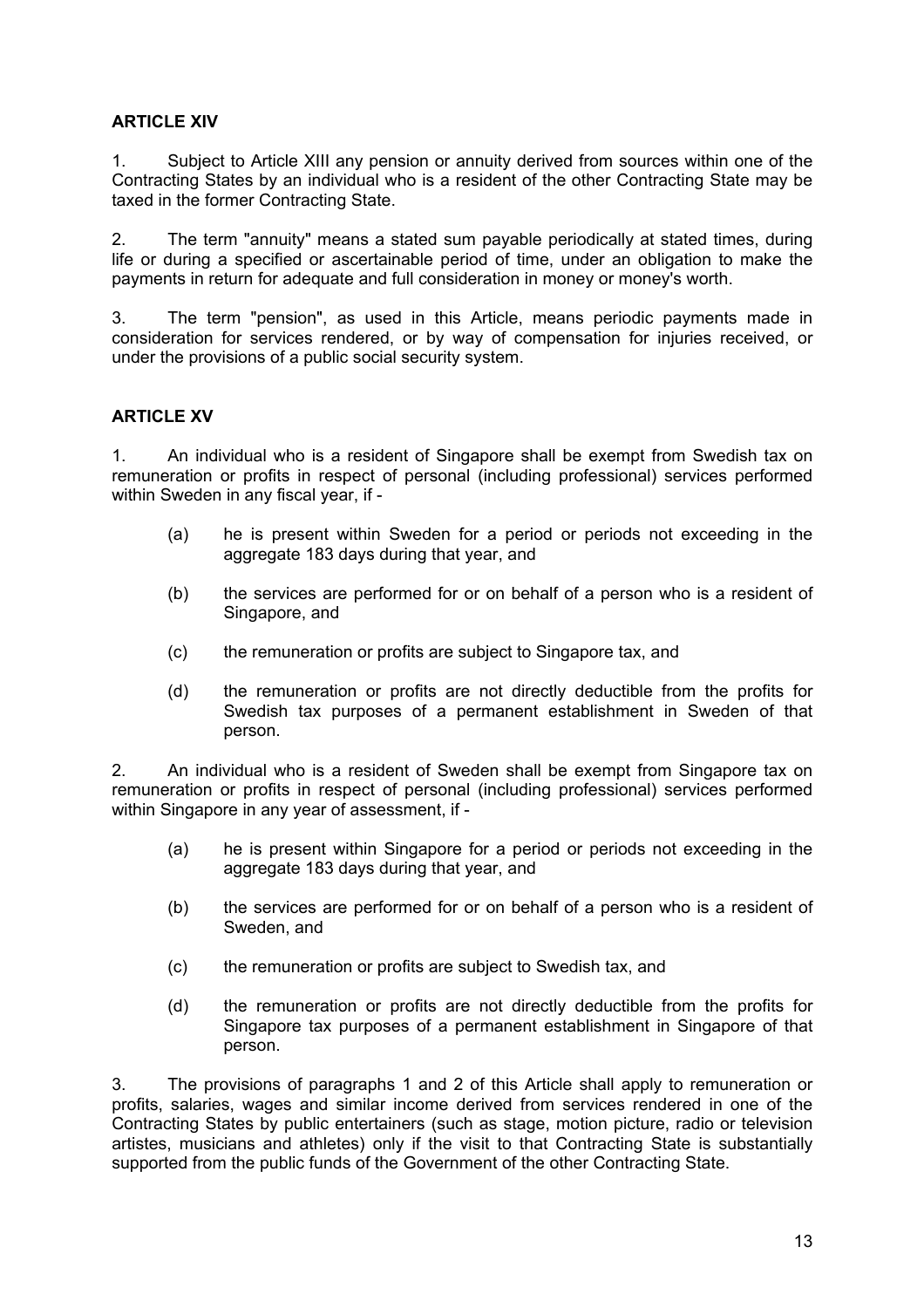4. Notwithstanding anything contained in this Convention, where the services mentioned in paragraph 3 of this Article are provided in one of the Contracting States by an enterprise of the other Contracting State then the profits derived from providing those services by such an enterprise may be taxed in the first-mentioned Contracting State unless the enterprise is substantially supported from the public funds of the Government of the other Contracting State in connection with the provision of such services.

5. For the purpose of this Article, the term "Government" shall have the same meaning as in paragraph 4 of Article XIII.

## **ARTICLE XVI**

1. An individual, who immediately before visiting one of the Contracting States, is a resident of the other Contracting State and is temporarily present in the first-mentioned Contracting State solely as a student at a recognised university, college or school in that first-mentioned Contracting State, or as a business apprentice therein, shall be exempt from tax in the first-mentioned Contracting State in respect of -

- (a) all remittances from the other Contracting State for the purposes of his maintenance, education, or training; and
- (b)\* any remuneration for personal services rendered in the first-mentioned Contracting State with a view to supplementing the resources available to him for such purposes provided the remuneration does not exceed in any calendar year 12,000 Swedish kronor or its equivalent in Singapore Dollars, as the case may be.

2. An individual, who immediately before visiting one of the Contracting States, is a resident of the other Contracting State and is temporarily present in the first-mentioned Contracting State for the purpose of study, research or training solely as a recipient of a grant, allowance or award from a scientific, educational, religious and charitable organisation or under a technical assistance programme entered into by the Government of one of the Contracting States, shall be exempt from tax in the first-mentioned Contracting State on -

- (a) the amount of such grant, allowance or award; and
- (b)\* any remuneration for personal services rendered in the first-mentioned Contracting State provided such services are in connection with his study, research or training or are incidental thereto provided the remuneration does not exceed in any calendar year 12,000 Swedish kronor or its equivalent in Singapore dollars, as the case may be.

3.\* The benefits under sub-paragraph (b) of paragraph 1 and of paragraph 2 shall extend only for such period of time as may be reasonably or customarily required to complete the education, study, research or training undertaken but shall in no event exceed a period of five consecutive years.

The competent authorities of the Contracting States may agree on such changes of the amounts mentioned in sub-paragraph (b) of paragraph 1 and of paragraph 2 as may be reasonable having regard to changes in the value of money or living expenses, amended legislation in one of the Contracting States or other similar circumstances.

4. For the purposes of this Article, the term "Government" shall have the same meaning as in paragraph 4 of Article XIII.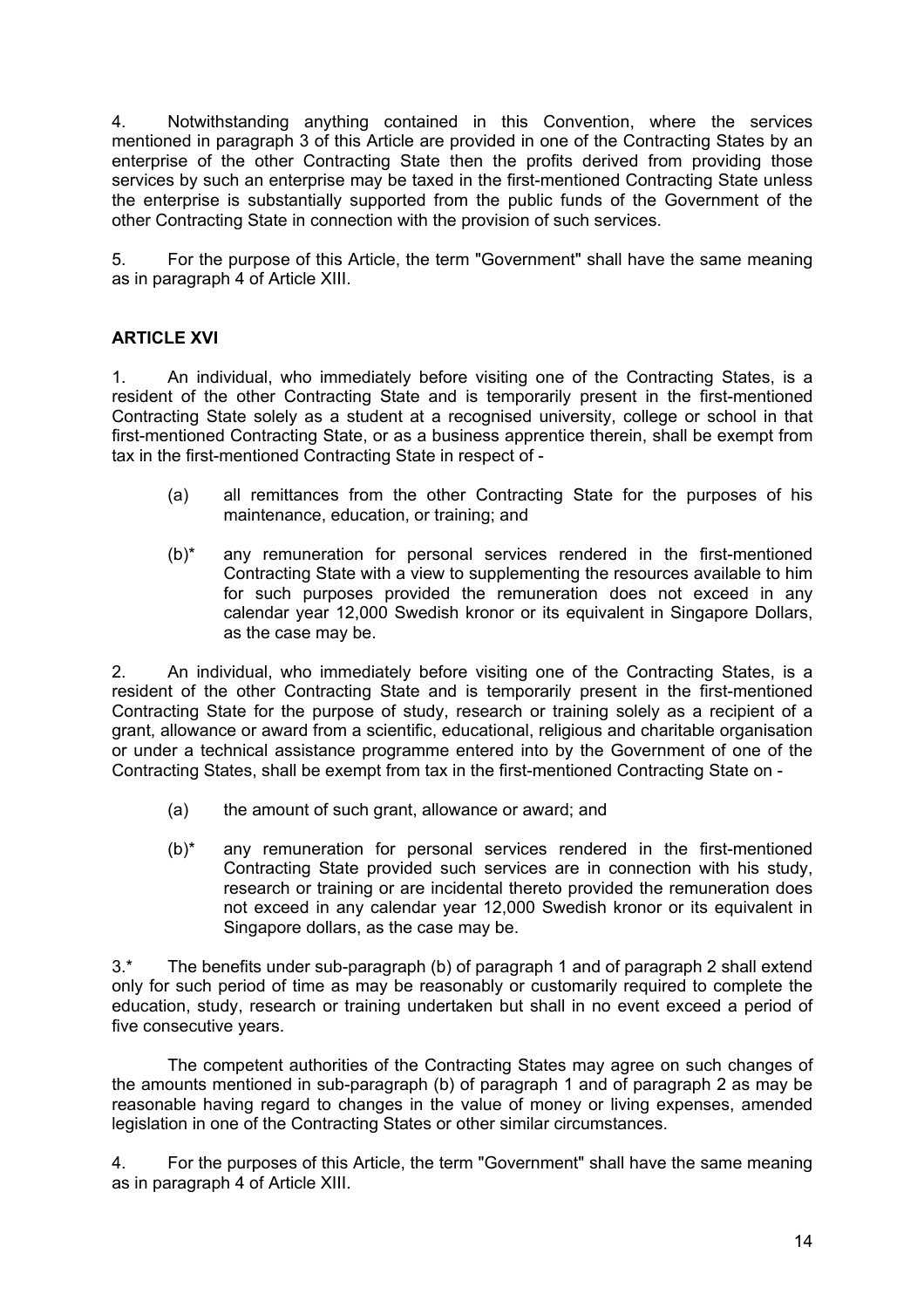#### **ARTICLE XVII**

\*Where taxes on capital are imposed by both Contracting States, the following provisions shall apply -

- (a) Capital represented by immovable property as defined in paragraph 2 of Article IV may be taxed in the Contracting State in which such property is situated.
- (b) Subject to the provisions of paragraph (a) above, capital represented by assets forming part of the business property employed in a permanent establishment of an enterprise, may be taxed in the Contracting State in which the permanent establishment is situated.
- (c) Ships and aircraft operated by an enterprise of one of the Contracting States in international traffic and assets, other than immovable property, pertaining to the operation of such ships and aircraft, shall be taxable only in the Contracting State of which the enterprise is a resident.
- (d) All other elements of capital of a resident of one of the Contracting States shall be taxable only in that State.

## **ARTICLE XVIII**

For the purposes of this Convention the following shall apply -

- 1.
- (a) Dividends paid by a company which is a resident of
	- (i) Singapore shall be treated as derived from sources within Singapore, except to the extent that such dividends are paid out of profits accumulated prior to the year of assessment 1966 and which are deemed to have been derived from sources in Malaysia;
	- (ii) Malaysia shall be treated as derived from sources within Singapore to the extent that such dividends are paid out of profits accumulated prior to the year of assessment 1966 and which are deemed to have been derived from sources in Singapore,

in accordance with the provisions of Article VII of the Double Taxation Agreement between Singapore and Malaysia.

(b) Dividends paid by a company which is a resident of Sweden shall be treated as derived from sources within Sweden.

2. Interest as defined in Article VIII paid by the Government of one of the Contracting States or by a resident of one of the Contracting States, shall be treated as derived from sources within that Contracting State. Where, however, the person paying the interest, whether he is a resident of one of the Contracting States or not, has in one of the Contracting States a permanent establishment in connection with which the indebtedness on which the interest is paid was incurred, and such interest is borne by such permanent establishment, then such interest shall be treated as derived from sources within the Contracting State in which the permanent establishment is situated.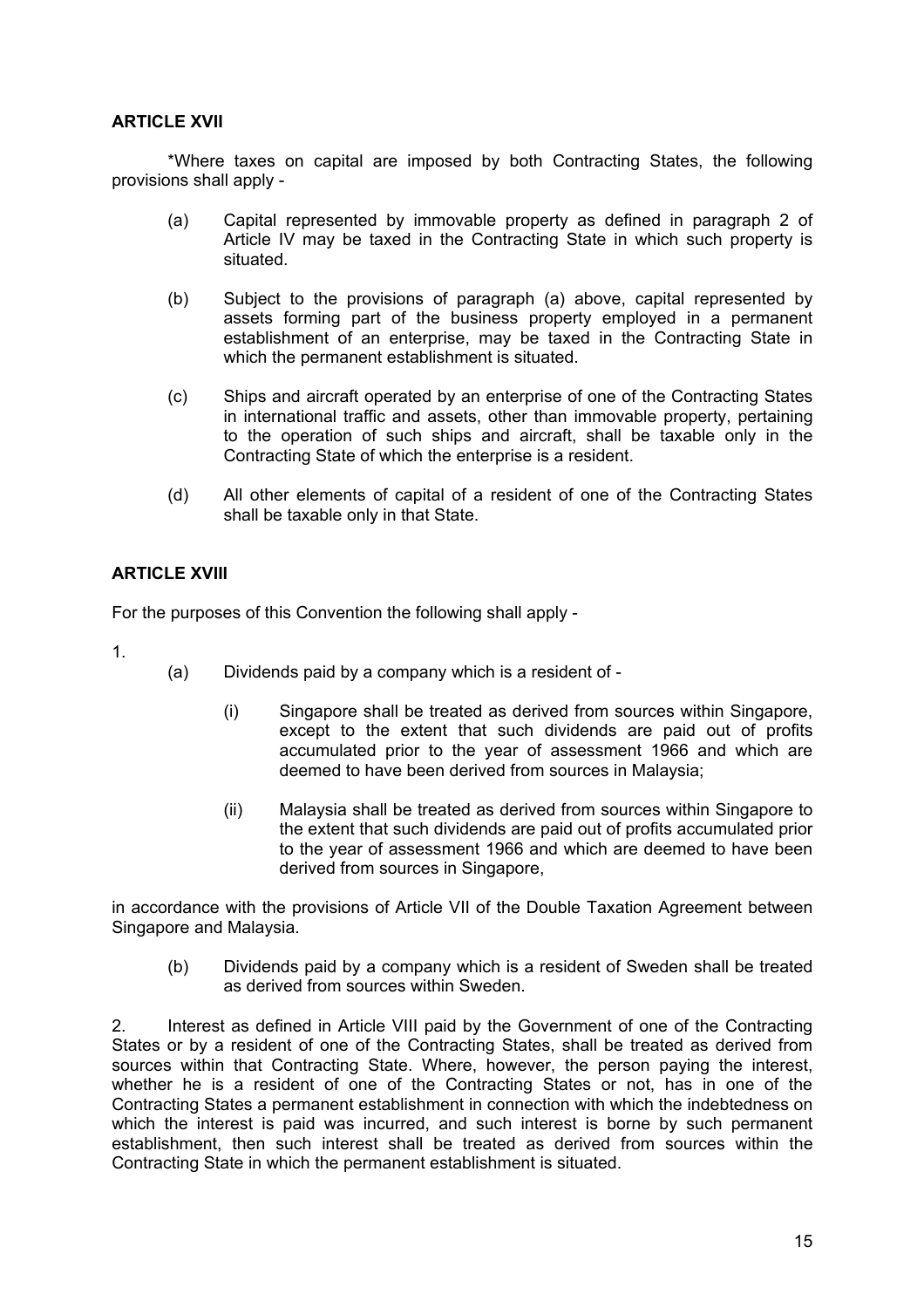3. Royalties as defined in paragraph 2 of Article IX shall be treated as derived from sources within the Contracting State in which the property referred to in that paragraph is used.

4. Profits derived from the alienation of rights or properties referred to in paragraph 2 of Article X shall be treated as derived from sources within the Contracting State in which such rights or properties are used.

5. Royalties in respect of the operation of mines, oil wells, quarries or other places of extraction of natural resources shall be treated as derived from sources within the Contracting State in which such mines, oil wells, quarries or other places of extraction of natural resources are situated.

6. For the purpose of this Article, the term "Government" shall have the same meaning as in paragraph 4 of Article XIII.

## **ARTICLE XVIIIA #**

1. Where this Convention provides (with or without other conditions) that income from sources in Sweden shall be exempt from tax, or taxed at a reduced rate, in Sweden and under the laws in force in Singapore the said income is subject to tax by reference to the amount thereof which is remitted to or received in Singapore and not by reference to the full amount thereof, then the exemption or reduction of tax to be allowed under this Convention in Sweden shall apply only to so much of the income as is remitted to or received in Singapore.

2. However, this limitation does not apply to income derived by the Government of Singapore or any person approved by the competent authority of Singapore for the purpose of this paragraph. The term "the Government of Singapore" shall include its agencies and statutory bodies.

## **ARTICLE XIX**

1. The laws of each Contracting State shall continue to govern the taxation of income arising in that Contracting State or of capital situated therein except where express provision to the contrary is made in this Convention. Where income or capital is subject to tax in both Contracting States, relief from double taxation shall be given in accordance with the following paragraphs of this Article.

2.

- (a) Subject to the provisions of the laws of Singapore regarding the allowance as a credit against Singapore tax of tax payable in any country other than Singapore, Swedish tax payable, whether directly or by deduction in respect of income from sources within Sweden, shall subject to provisions of Article V, paragraphs 4 and 5 of Article X and Article XIII be allowed as a credit against Singapore tax payable in respect of that income.
- (b) Where such income is a dividend paid by a company which is a resident of Sweden to a company which is a resident of Singapore and which owns not less than 25 per cent of the share capital in the first-mentioned company, the credit shall take into account (in addition to any Swedish tax on the dividend) the Swedish tax payable in respect of its profits by the company paying the dividend.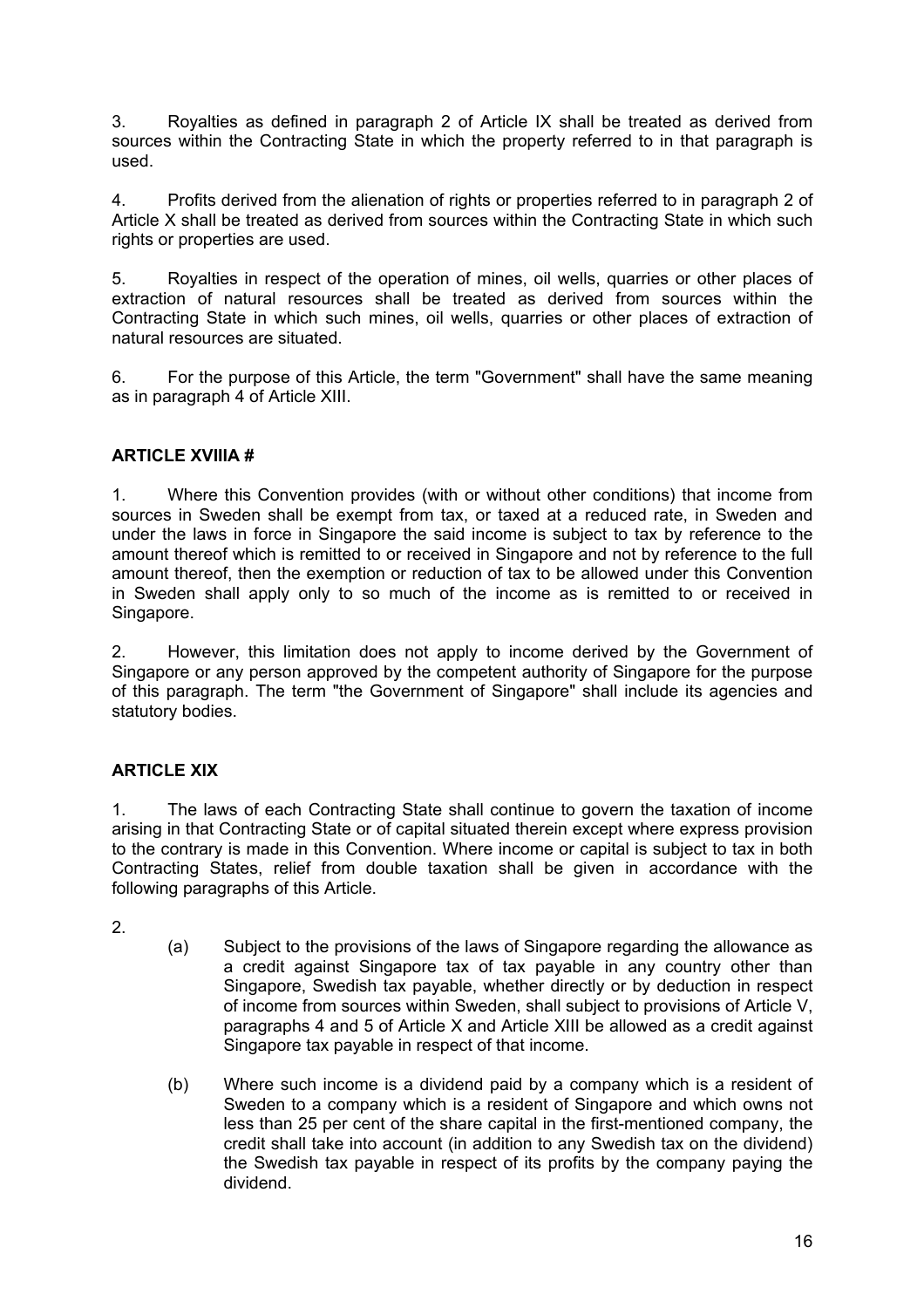3. Where income from sources within Singapore or capital situated therein under the laws of Singapore and in accordance with this Convention is subject to tax in Singapore, whether directly or by deduction, Singapore tax payable in respect of such income or capital, shall subject to the provisions of Article V, paragraphs 4 and 5 of Article X and Article XIII be allowed as a credit against any Swedish tax payable in respect of that income or capital. The deduction in either case shall not, however, exceed that part of the Swedish income tax or capital tax, respectively, as computed before the deduction is given, which is appropriate, as the case may be, to the income or capital which is subject to tax in Singapore.

4.\* Notwithstanding the provisions of paragraph 3 of this Article dividends paid by a company which is a resident of Singapore to a company which is a resident of Sweden shall be exempt from Swedish tax to the extent that the dividends would have been exempt under Swedish law if both companies had been Swedish companies. This exemption shall not apply unless

- (a) the profits out of which the dividends are paid have been subjected to the normal corporate income tax in Singapore or an income tax comparable thereto, or
- (b) the dividends paid by the company which is a resident of Singapore consists wholly or almost wholly of dividends which that company has received, in the year or previous years, in respect of shares held by it in a company which is a resident of a third State and which would have been exempt from Swedish tax if the shares in respect of which they are paid had been held directly by the company which is a resident of Sweden.

5.\* Notwithstanding the provisions of paragraph 3 of this Article, there shall be allowed as a credit against Swedish tax payable in respect of the following items of income from sources within Singapore in the case of -

- (a) dividends, an amount of 15 per cent of the net amount of dividends received. If, however, Singapore imposes in accordance with the provisions of paragraph 2(b) of Article VII, a tax on dividends in addition to the tax chargeable in respect of the profits or income of the company paying such dividends, there shall be credited an amount of 15 per cent of the gross amount of the dividends received;
- (b) interest, within the meaning of paragraphs 1 and 2 of Article VIII, an amount of 15 per cent of the gross amount of the interest received.

The deductions in either case shall not, however, exceed that part of the Swedish income tax as computed before the deduction is given which is appropriate to the dividends or interest, as the case may be. The provisions of this paragraph shall apply until 31st December 1985@. The competent authorities shall consult each other in order to determine whether the provisions of this paragraph shall be applicable after that date. **[This paragraph is effective as of 1 January 1981.]** 

6.\* Notwithstanding the provisions of paragraph 3 of this Article, where royalties as defined in paragraph 2 of Article IX are derived by a resident of Sweden from sources within Singapore, 50 per cent of the amount of such royalties shall be taxable in Sweden and the remaining 50 per cent of such amount shall be exempt from Swedish tax until 31st December 1985@. The competent authorities shall consult each other in order to determine whether the provisions of this paragraph shall be applicable after that date.

**[This paragraph is effective as of 1 January 1981.]**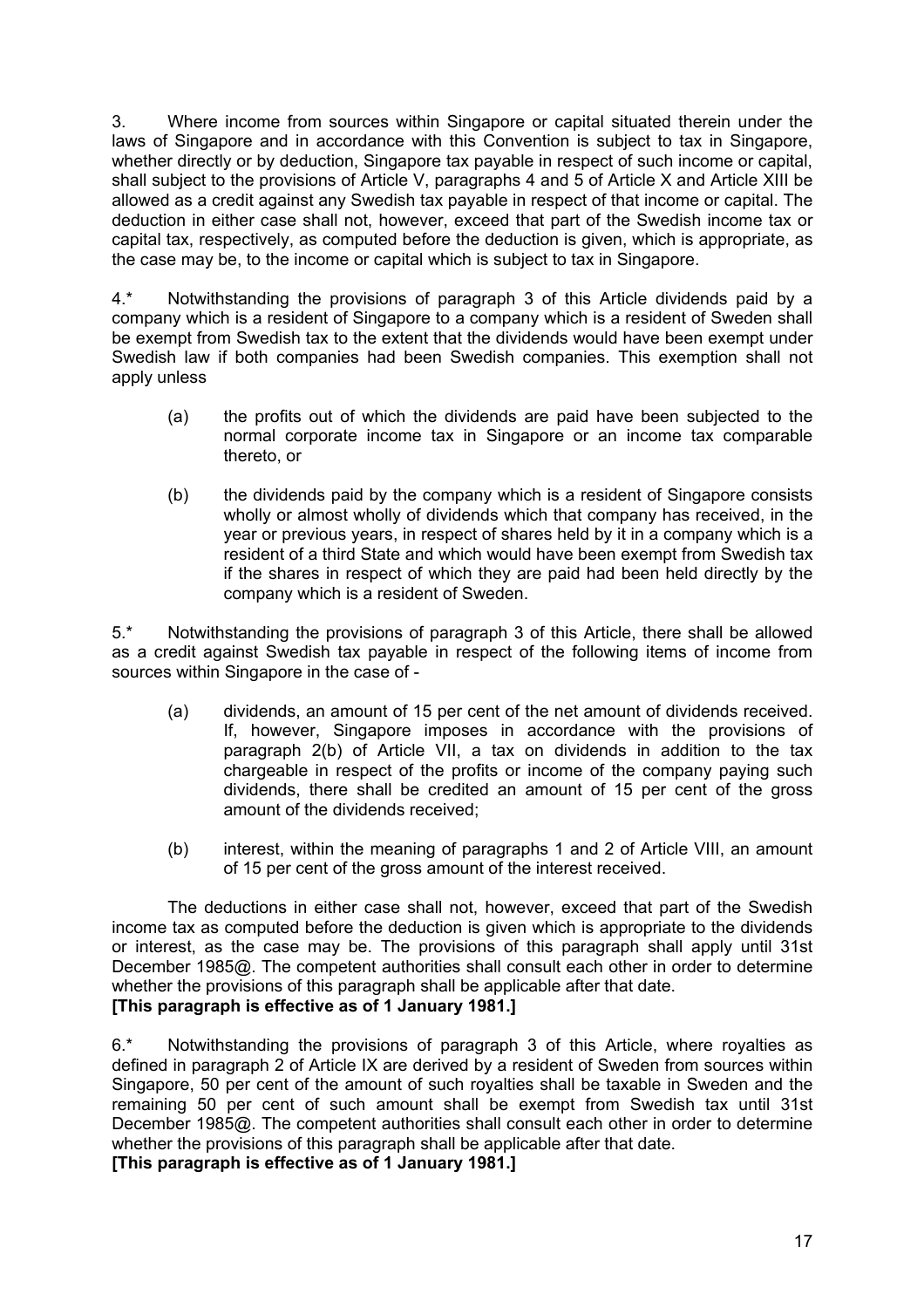7.# For the purposes of paragraph 3 of this Article, the term "Singapore tax payable" shall be deemed to include Singapore tax which would have been paid on business income as referred to in Article III or income from the provision of services as referred to in Article XII but for the exemption or reduction of tax granted under the incentive provisions contained in Singapore laws designed to promote economic development.

8.# For the purposes of paragraph 4 of this Article the term "normal corporate income tax in Singapore or an income tax comparable thereto" shall be deemed to include Singapore income tax which would have been paid but for the exemption or reduction of tax granted under the incentive provisions contained in Singapore laws designed to promote economic development.

9.# The provisions of paragraphs 7 and 8 shall apply until 31st December 1985@. The competent authorities shall consult each other in order to determine whether the provisions of these paragraphs shall be applicable after that date.

10. The graduated rate of Swedish tax to be imposed on residents of Sweden may be calculated as though income or capital which under this Convention is exempted from Swedish tax were included in the amount of total income or capital.

#### **@ Please see Annex D and E. The period was extended to 31 December 1990 and a further extension to 31 December 2000.**

## **ARTICLE XX**

The competent authorities of the Contracting States shall exchange such information (being information which is available under their respective taxation laws in the normal course of administration) as is necessary for carrying out the provisions of this Convention or for the prevention of fraud or underpayment of tax by reasons other than fraud or for the administration of statutory provisions against legal avoidance in relation to the taxes which are the subject of this Convention. Any information so exchanged shall be treated as secret and shall not be disclosed to any persons other than persons, including a court, concerned with the assessment and collection of those taxes or the determination of appeals in relation thereto. No information shall be exchanged which would disclose any trade secret or trade process or which would be contrary to public policy.

## **ARTICLE XXI**

1. Citizens of one of the Contracting States shall not be subjected in the other Contracting State to any taxation or any requirement connected therewith which is other or more burdensome than the taxation and connected requirements to which citizens of that other Contracting State in the same circumstances are or may be subjected. This provision shall not be construed as obliging a Contracting State to grant to citizens of the other Contracting State not resident in the first-mentioned Contracting State those personal allowances, reliefs and deductions for tax purposes which are by law available to citizens of the first-mentioned Contracting State.

- 2. The term "citizens" means
	- (a) in respect of Singapore all individuals possessing the citizenship of Singapore and all legal persons, partnerships, associations and other entities deriving their status as such from the law in force in Singapore;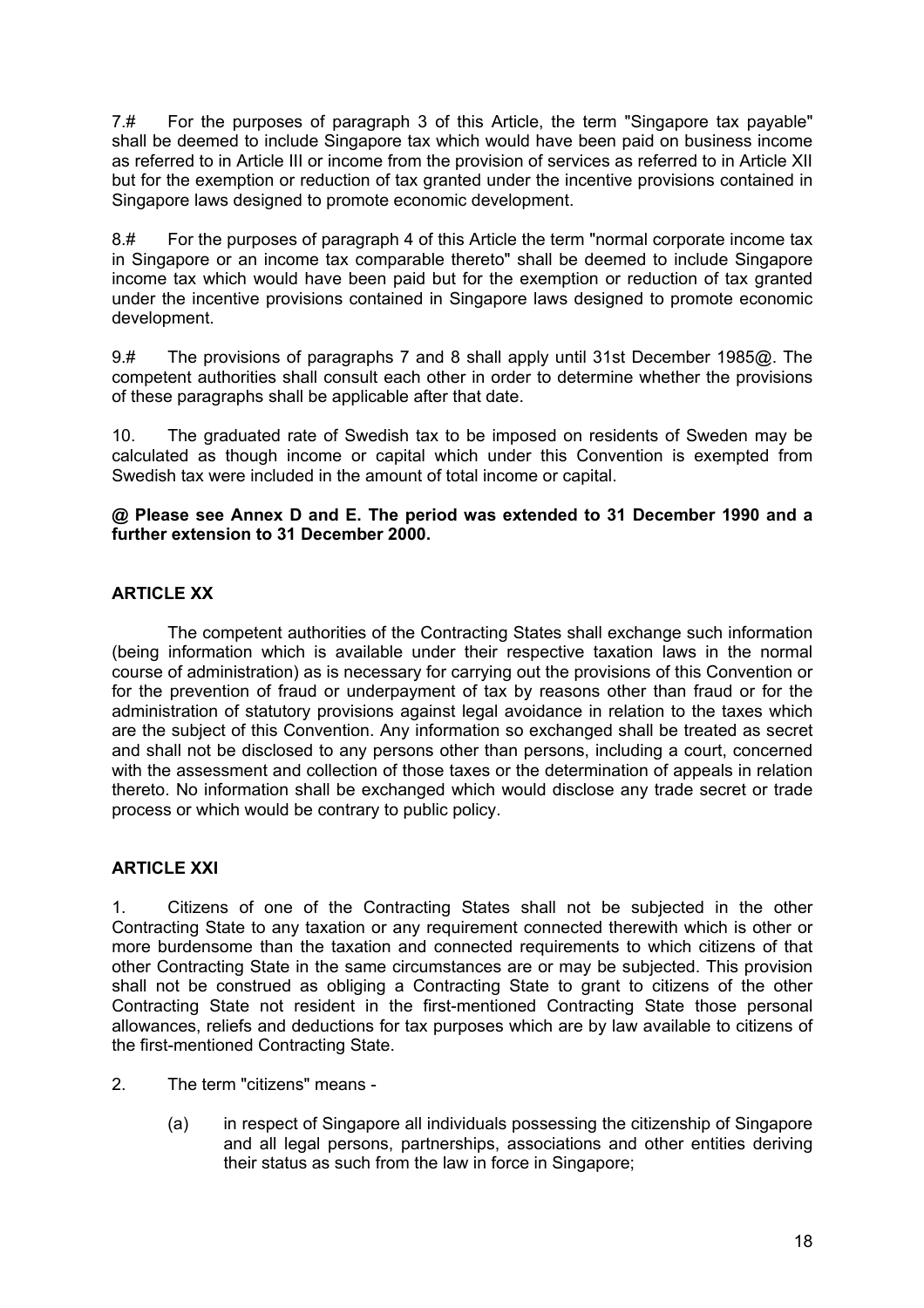(b) in respect of Sweden all individuals possessing the citizenship of Sweden and all legal persons, partnerships, associations and other entities deriving their status as such from the law in force in Sweden.

3. The taxation on a permanent establishment which an enterprise of one of the Contracting States has in the other Contracting State shall not be less favourably levied in that other Contracting State than the taxation levied on enterprises of that other Contracting State carrying on the same activities. This provision shall not be construed as obliging either of the Contracting States to grant to residents of the other Contracting State those personal allowances, reliefs and reductions for tax purposes which are by law available only to residents of the first-mentioned Contracting State.

4. Enterprises of one of the Contracting States, the capital of which is wholly or partly owned or controlled, directly or indirectly, by one or more residents of the other Contracting State, shall not be subjected in the first-mentioned Contracting State to any taxation or any requirement connected therewith which is other or more burdensome than the taxation and connected requirements to which other similar enterprises of the first-mentioned Contracting State are or may be subjected.

5. In this Article the term "taxation" means taxes which are the subject of this Convention.

## **ARTICLE XXII**

1. Where a resident of one of the Contracting States considers that the actions of one or both of the Contracting States has resulted or will result for him in taxation not in accordance with this Convention, he may, notwithstanding the remedies provided by the national laws in force in the Contracting States, present his case to the competent authority of the Contracting State of which he is a resident.

2. The competent authority shall endeavour, if the objection appears to it to be justified and if it is not itself able to arrive at an appropriate solution, to resolve the case by mutual agreement with the competent authority of the other Contracting State, with a view to the avoidance of taxation not in accordance with this Convention.

3. The competent authorities of the Contracting States shall endeavour to resolve by mutual agreement any difficulties or doubts arising as to the interpretation or application of this Convention. They may also consult together for the elimination of double taxation in cases not provided for in this Convention.

4. The competent authorities of the Contracting States may communicate with each other directly for the purpose of reaching an agreement in the sense of the preceding paragraphs.

## **ARTICLE XXIII**

- 1. This Convention shall come into force
	- (a) in Singapore:

when the Minister responsible has by order declared that this Convention shall have effect;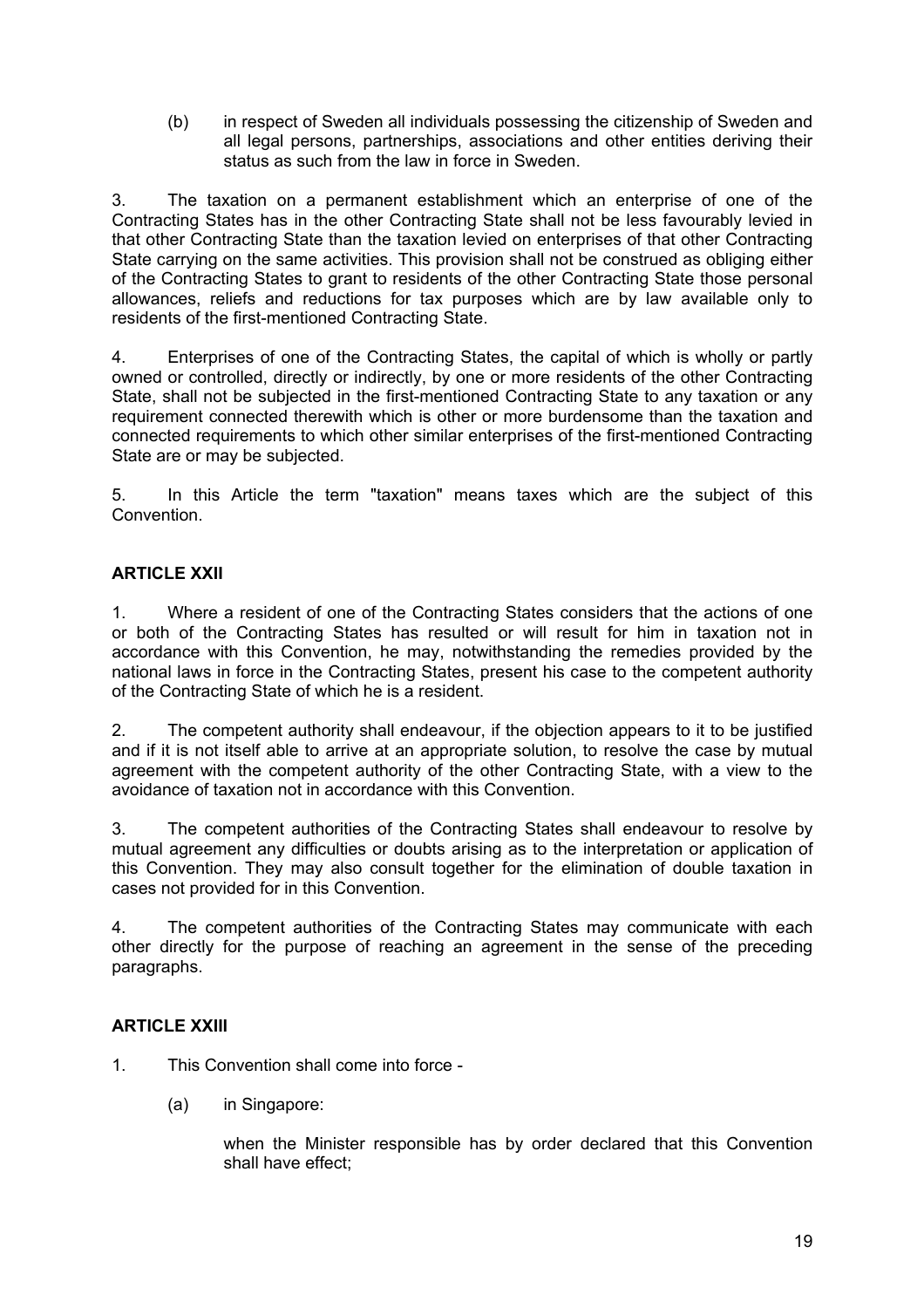(b) in Sweden:

after ratification by His Majesty, the King of Sweden, with the consent of the Riksdag.

2. The Contracting States shall notify each other on the completion of the requirements mentioned in paragraph 1 and such notification shall take place in Singapore as soon as possible.

- 3. Upon exchange of such notification this convention shall have effect:-
	- (a) in the case of Singapore:

for any year of assessment beginning on or after 1st January, 1967;

(b) in the case of Sweden:

in respect of income derived on or after 1st January, 1966, and, as regards the State capital tax, in respect of tax which is assessed in or after the year 1967.

#### **ARTICLE XXIV**

This Convention shall continue in effect indefinitely, but either of the Contracting States may, on or before 30th June in any calendar year not earlier than 1970, give to the other Contracting State through diplomatic channels written notice of termination and, in such event, this Convention shall cease to be effective -

(a) in the case of Singapore:

for any year of assessment beginning on or after 1st January in the second calendar year next following that in which such notice is given;

(b) in the case of Sweden:

in respect of income derived on or after 1st January in the calendar year next following that in which such notice is given, and as regards capital tax, in respect of tax assessed in or after the second calendar year next following that in which such notice is given.

IN WITNESS WHEREOF the undersigned being duly authorised thereto have signed this Convention.

Done at Singapore, this 17th day of June of the year one thousand nine hundred and sixty-eight in duplicate in the English language.

*For the Government of the Republic of Singapore.* 

*For the Government of the Kingdom of Sweden.* 

GOH KENG SWEE. A. LEWENHAUPT.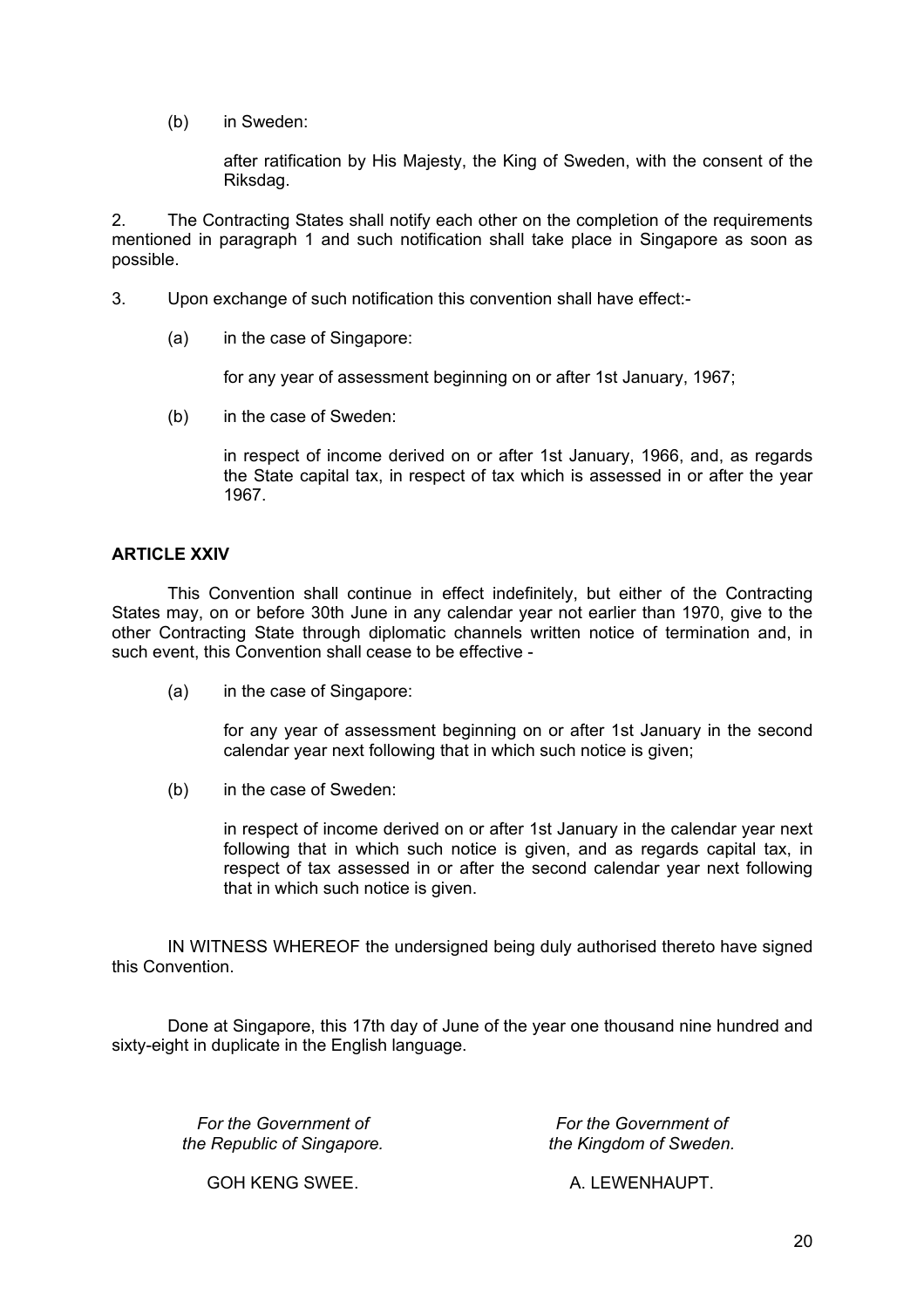# **ANNEX A**

## **ARTICLE V**

1. Notwithstanding the provisions of Article III profits of an enterprise of one of the Contracting States from the operation of ships or aircraft in international traffic may be taxed in the other Contracting State only if such profits are derived from that other Contracting State.

Provided that -

- (a) when a Swedish enterprise derives profits from Singapore by operating ships or aircraft in international traffic the tax charged in Singapore in respect of such profits shall be reduced by an amount equal to 50 per cent thereof and the reduced amount of the Singapore tax payable on the profits shall be allowed as a credit against the Swedish tax charged in respect of these profits in accordance with the provisions of paragraph 3 of Article XIX;
- (b) when a Singapore enterprise derives profits from Sweden by operating ships or aircraft in international traffic the tax charged in Sweden in respect of such profits shall be reduced by an amount equal to 50 per cent thereof and the reduced amount of the Swedish tax payable on the profits shall be allowed as a credit against the Singapore tax charged in respect of these profits in accordance with the provisions of paragraph 2 of Article XIX.

2. The provisions of paragraph 1 shall likewise apply to profits arising from participations in shipping or aircraft pools of any kind by such enterprises engaged in shipping or air transport.

3. For the purpose of this Article profits derived from the other Contracting State shall mean profits from the carriage of passengers, mails, livestock or goods shipped, or loaded into an aircraft in the State:

Provided that there shall be excluded the profits accruing from passengers, mails, livestock or goods which are brought to that other State solely for transhipment, or for transfer from one aircraft to another or from an aircraft to a ship or from a ship to an aircraft.

#### **ARTICLE VII**

1. The rate of tax charged by Sweden in respect of dividends paid by a company which is a resident of Sweden to a resident of Singapore shall not exceed 15 per cent of the gross amount of such dividends.

Where the resident of Singapore is a parent company the rate of tax charged on such dividends shall not exceed 10 per cent of the gross amount of such dividends.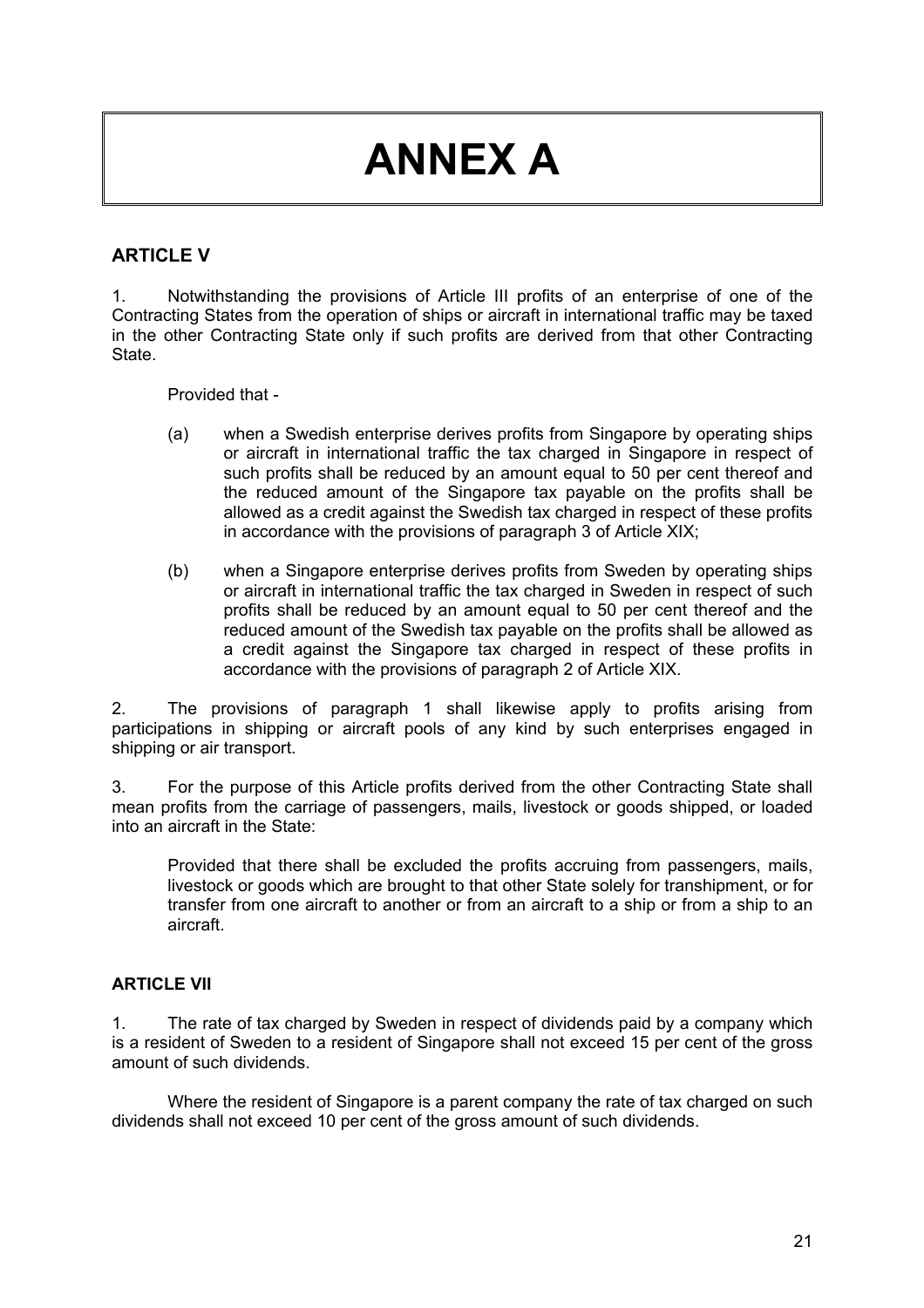2. Dividends paid by a company which is a resident of Singapore to a resident of Sweden shall be exempt from any tax in Singapore which is chargeable on dividends in addition to the tax chargeable in respect of the profits or income of any company-

- (a) provided that nothing in this paragraph shall affect the provisions of Singapore law under which the tax in respect of a dividend paid by a company which is a resident of Singapore from which Singapore tax has been, or has been deemed to be, deducted may be adjusted by reference to the rate of tax appropriate to the Singapore year of assessment immediately following that in which the dividend was paid;
- (b) provided further that if Singapore, subsequent to the signing of this Convention, imposes a tax on dividends paid by a company resident in Singapore out of its profits or income, such tax may be charged but the rate of tax so charged shall not exceed 15 per cent of the gross amount of such dividends, and where the dividend is paid to a parent company which is a resident of Sweden the rate of tax so charged shall not exceed 10 per cent of the gross amount of such dividend.

3. For the purposes of this Article the term "parent company" means a company resident of one of the Contracting States owning directly not less than 25 per cent of the share capital of the company resident of the other Contracting State paying the dividends.

4. The provisions of paragraphs 1 and 2 shall not apply if the recipient of the dividends, being a resident of one of the Contracting States, has in the other Contracting State, in which the company paying the dividends is resident, a permanent establishment with which the holding by virtue of which the dividends are paid is effectively connected. In such a case Article III shall apply.

5. Where a company which is a resident of one of the Contracting States derives profits or income from sources within the other Contracting State, there shall not be imposed in that other Contracting State any form of taxation on dividends paid by the company to persons not resident in that other Contracting State, or any tax in the nature of an undistributed profits tax on undistributed profits of the company, whether or not those dividends or undistributed profits represent, in whole or in part, profits or income so derived.

6. If the system of taxation applicable in either of the Contracting States to the profits and distributions of companies is altered the competent authorities may consult each other in order to determine whether it is necessary for this reason to amend the provisions of this Article.

## **ARTICLE VIII**

1. Interest and other income from bonds, securities, notes, debentures or any other form of indebtedness, whether or not secured by mortgages, derived from sources within one of the Contracting States by a resident of the other Contracting State may not be taxed in the first-mentioned Contracting State at a rate exceeding 15 per cent of the gross amount of such income.

2. Notwithstanding the provisions of paragraph 1 the tax on interest derived from sources within one of the Contracting States by any financial institution which is a resident of the other Contracting State shall in the first-mentioned State not exceed 10 per cent of the gross amount of the interest, if the enterprise paying the interest engages in an industrial undertaking within the meaning of paragraph 3 of this Article.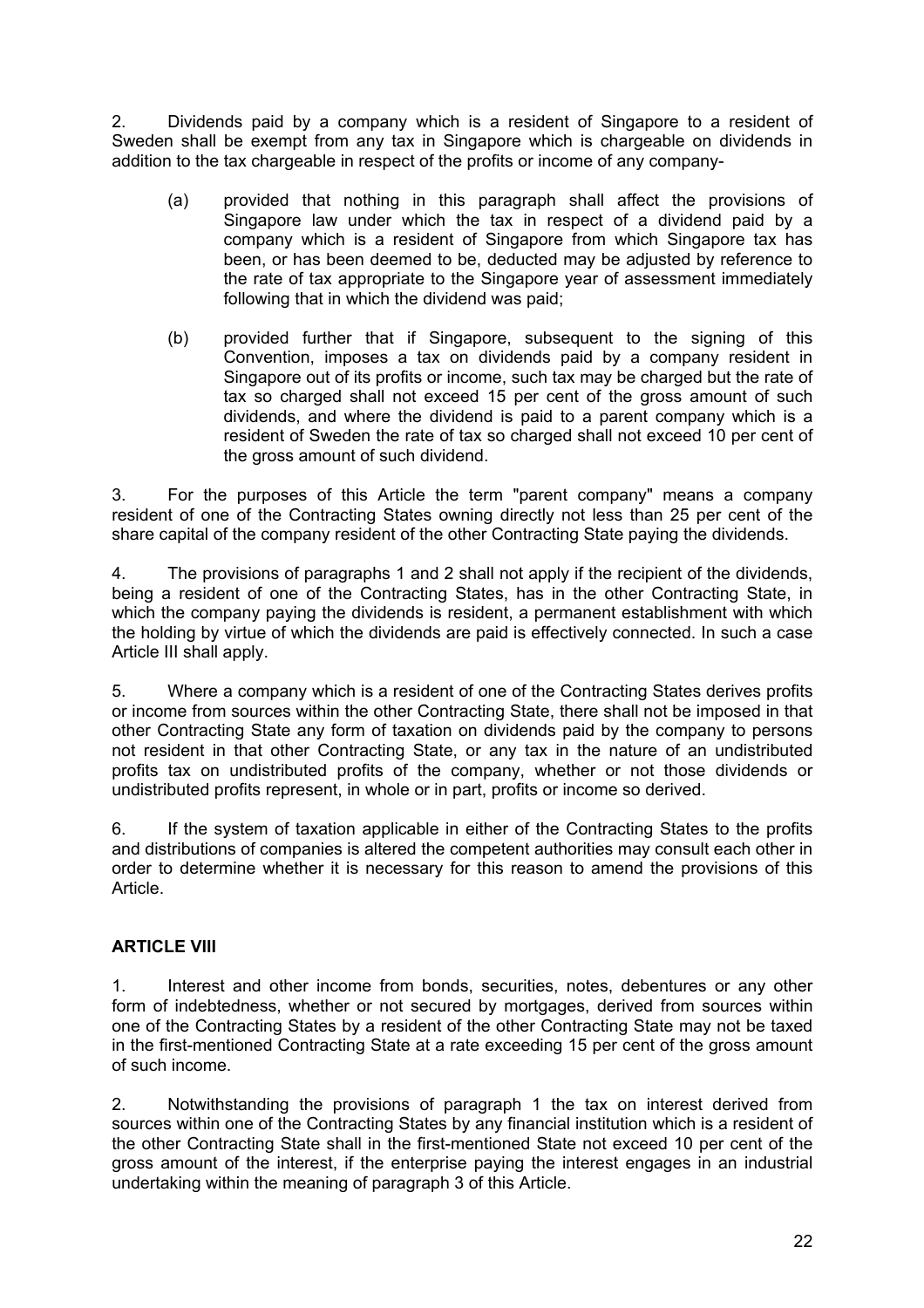4. Paragraphs 1 and 2 above shall not apply where the recipient carries on business in the other Contracting State through a permanent establishment situated therein, with which the debt-claim from which the interest arises, is effectively connected; in such case Article III shall apply.

7. For the purposes of paragraphs 5 and 6 the term "Government" shall include, in the case of Singapore, the Board of Commissioners of Currency and in the case of Sweden, the Central Bank of Sweden and the National Debt Office.

8. Where, owing to a special relationship between the payer and the recipient or between both of them and some other person, the amount of the interest paid, having regard to the debt-claim for which it is paid, exceeds the amount which would have been agreed upon by the payer and the recipient in the absence of such relationship and dealing with each other at arm's length, the provisions of this Article shall apply only to the last-mentioned amount. In that case, the excess part of the payments shall remain taxable according to the law of each Contracting State due regard being had to the other provisions of this Convention.

## **ARTICLE IX**

1. Royalties derived from sources within one of the Contracting States and paid to a resident of the other Contracting State shall be exempt from tax in the former Contracting State.

3. Sums derived by a resident of one of the Contracting States from sources within the other Contracting State from the alienation of any right or property from which royalties, as defined in paragraph 2 of this Article, are or may be derived, shall be exempt from tax in the other Contracting State.

5. Where, owing to a special relationship between the payer and the recipient or between both of them and some other person, the amount of the royalties or profits paid, having regard to the use, right, property or information for which they are paid, exceeds the amount which would have been agreed upon by the payer and the recipient in the absence of such relationship and dealing with each other at arm's length, the provisions of this Article shall apply only to the last-mentioned amount. In that case, the excess part of the payments shall remain taxable according to the laws of each Contracting State, due regard being had to the other provisions of this Convention.

## **ARTICLE XII**

3. A resident of one of the Contracting States shall be exempt from tax in the other Contracting State on remuneration for services performed on ships or aircraft in international traffic.

## **ARTICLE XVI**

1. (b) any remuneration for personal services rendered in the first-mentioned Contracting State with a view to supplementing the resources available to him for such purposes provided the remuneration does not exceed in any calendar year 4,500 Singapore Dollars, or 7,500 Swedish Crowns as the case may be.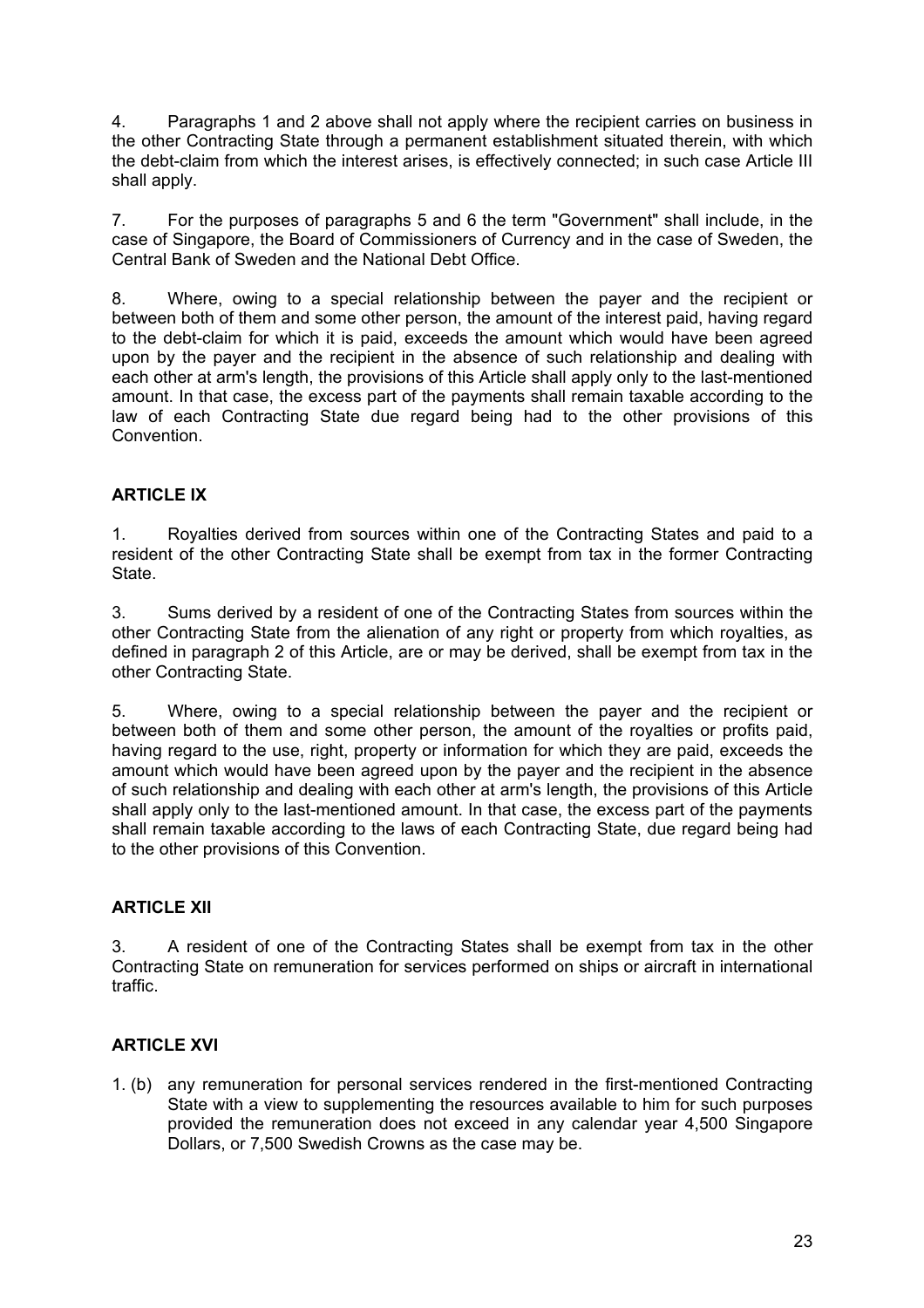2. (b) any remuneration for personal services rendered in the first-mentioned Contracting State provided such services are in connection with his study, research or training or are incidental thereto provided the remuneration does not exceed in any calendar year 4,500 Singapore Dollars or 7,500 Swedish Crowns as the case may be.

3. The provisions of sub-paragraph (b) of paragraph 1 and of paragraph 2 shall apply for a period not exceeding three consecutive years.

#### **ARTICLE XVII**

Where taxes on capital are imposed by one or other or both of the Contracting States the following provisions shall apply -

#### **ARTICLE XIX**

4. Notwithstanding the provisions of paragraph 3 of this Article dividends paid by a company which is a resident of Singapore to a company which is a resident of Sweden shall be exempt from Swedish tax. Provided that this exemption shall not be granted unless the principal part of the profits of the Company paying the dividends arises, directly or indirectly, from business activities, other than the management of securities and other similar movable property, and such activities are carried on within Singapore by the company paying the dividends or by a company in which it owns at least 25 per cent of the share capital.

5. Notwithstanding the provisions of paragraph 3 of this Article there shall be allowed as a credit against Swedish tax payable in respect of the following items of income from sources within Singapore in the case of -

- (a) dividends, an amount of 15 per cent of the net amount of dividends received. If, however, Singapore imposes in accordance with the provisions of paragraph 2(b) of Article VII, a tax on dividends in addition to the tax chargeable in respect of the profits or income of the company paying such dividends, there shall be credited an amount of 15 per cent of the gross amount of the dividends received;
- (b) interest, within the meaning of paragraphs 1 and 2 of Article VIII, an amount of 15 per cent of the gross amount of the interest received.

The deductions in either case shall not, however, exceed that part of the Swedish income tax as computed before the deduction is given which is appropriate to the dividends or interest, as the case may be. The provisions of this paragraph shall apply for the first 10 years for which this Convention is effective. The competent authorities shall consult each other in order to determine whether such period shall be extended.

6. Notwithstanding the provisions of paragraph 3 of this Article, where royalties as defined in paragraph 2 of Article IX, are derived by a resident of Sweden from sources within Singapore, the royalties shall be exempt from Swedish tax for the first five years for which this Convention is effective. Thereafter, 50 per cent of the amount of such royalties shall be taxable in Sweden and the remaining 50 per cent of such amount shall be exempt from Swedish tax for a further period of five years. The competent authorities shall consult each other in order to determine whether the last-mentioned period shall be extended.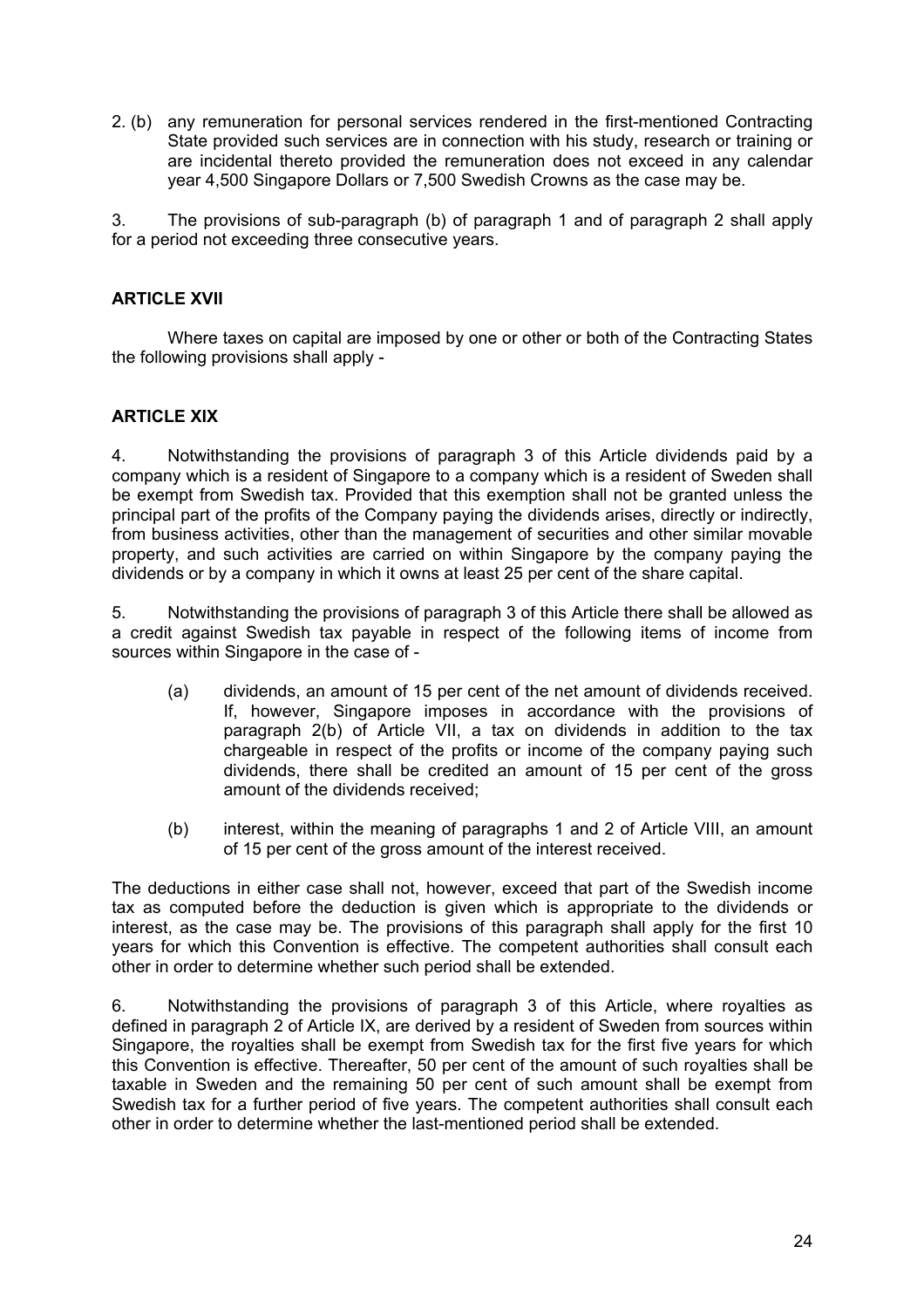## **ANNEX B**

#### **EXCHANGE OF NOTES (1976)**

Sir,

In pursuance of paragraphs 5 and 6 of Article XIX of the Convention between the Government of the Kingdom of Sweden and the Government of the Republic of Singapore for the avoidance of double taxation and the prevention of fiscal evasion with respect to taxes on income and capital, signed in Singapore on 17th June, 1968, I have the honour to propose that:-

- (a) the provisions of paragraph 5 of Article XIX shall apply for a further period of five years following the expiry of the ten year period as provided in the abovementioned paragraph 5;
- (b) where royalties as defined in paragraph 2 of Article IX are derived by a resident of Sweden from sources within Singapore, 50 per cent of the amount of such royalties shall be exempt from Swedish tax for a further period of five years following the expiry of the second five year period as provided in the abovementioned paragraph 6; and
- (c) the competent authorities shall consult each other in order to determine whether the periods in subparagraphs (a) and (b) above shall be further extended.

In the event of these proposals being acceptable to you, this Note together with your Note accepting the proposals shall constitute an agreement between the competent authorities of the Government of the Kingdom of Sweden and the Government of the Republic of Singapore for the purposes of paragraphs 5 and 6 of Article XIX.

I avail myself of this opportunity, Sir, to renew to you the assurance of my highest consideration.

Dated at Singapore this 5th day of November, 1976.

KURT MALMGREN, Head for Legal Affairs, Ministry of Finance, Kingdom of Sweden.

WAN FOOK HOY, Comptroller of Income Tax, Republic of Singapore.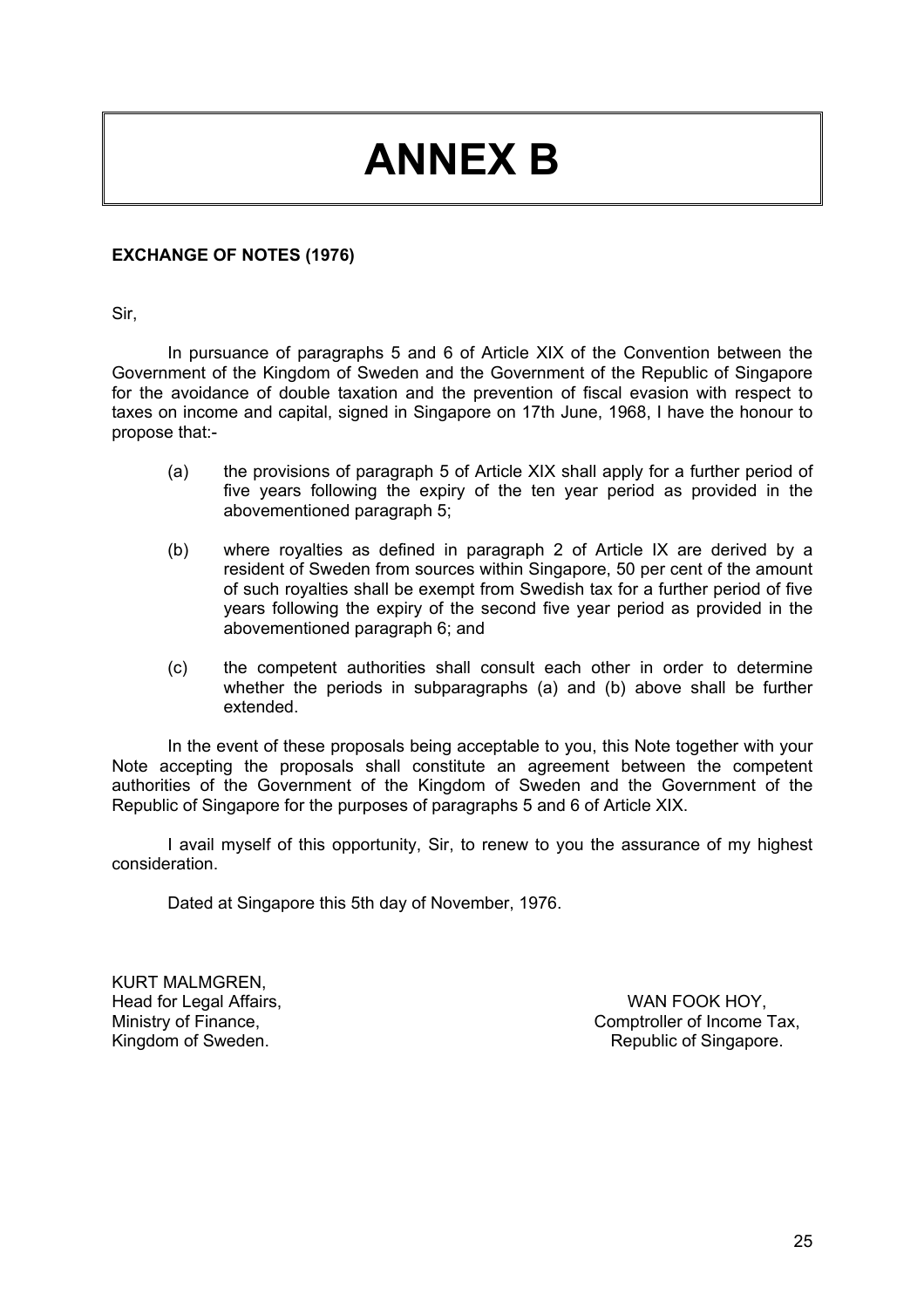Sir,

I have the honour to acknowledge receipt of your Note of today's date which reads as follows:-

"In pursuance of paragraphs 5 and 6 of Article XIX of the Convention between the Government of the Kingdom of Sweden and the Government of the Republic of Singapore for the avoidance of double taxation and the prevention of fiscal evasion with respect to taxes on income and capital, signed in Singapore on 17th, June 1968, I have the honour to propose that:-

- (a) the provisions of paragraph 5 of Article XIX shall apply for a further period of five years following the expiry of the ten year period as provided in the abovementioned paragraph 5;
- (b) where royalties as defined in paragraph 2 of Article IX are derived by a resident of Sweden from sources within Singapore, 50 per cent of the amount of such royalties shall be exempt from Swedish tax for a further period of five years following the expiry of the second five year period as provided in the abovementioned paragraph 6; and
- (c) the competent authorities shall consult each other in order to determine whether the periods in subparagraphs (a) and (b) above shall be further extended.

In the event of these proposals being acceptable to you, this Note together with your Note accepting the proposals shall constitute an agreement between the competent authorities of the Government of the Kingdom of Sweden and the Government of the Republic of Singapore for the purposes of paragraphs 5 and 6 of Article XIX."

I have the honour to inform you that the foregoing proposals are acceptable to me and that your Note of today's date and this Note, shall together constitute an agreement between the competent authorities of the Government of the Republic of Singapore and the Government of the Kingdom of Sweden for the purposes of paragraphs 5 and 6 of Article XIX.

I avail myself of this opportunity, Sir, to renew to you the assurance of my highest consideration.

Dated at Singapore this 5th day of November, 1976.

 WAN FOOK HOY, Comptroller of Income Tax, Republic of Singapore.

KURT MALMGREN, Head for Legal Affairs, Ministry of Finance, Kingdom of Sweden.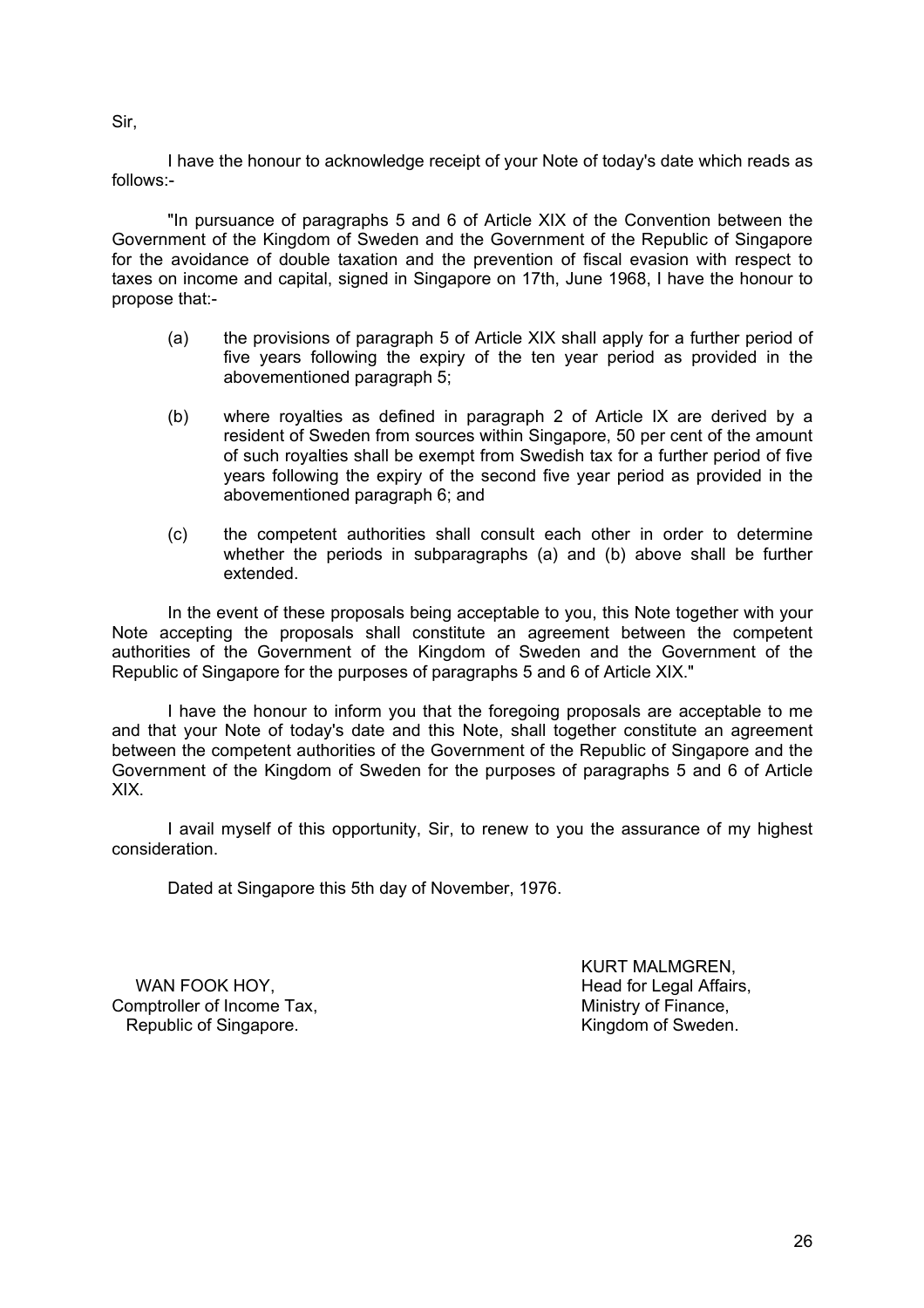# **ANNEX C**

#### **EXCHANGE OF NOTES (1981)**

Sir,

In pursuance of paragraph (c) of the Notes exchanged between Singapore and Sweden on 5th November, 1976 relating to the extension of paragraphs 5 and 6 of Article XIX of the Convention between the Government of the Kingdom of Sweden and the Government of the Republic of Singapore for the Avoidance of Double Taxation and the Prevention of Fiscal Evasion with respect to Taxes on Income and Capital, signed in Singapore on 17th June, 1968, I have the honour to propose that:-

- (a) the provisions of paragraph 5 of Article XIX shall apply for a further period of five years following the expiry of the extended five-year period as provided in paragraph (a) of the abovementioned Notes;
- (b) where royalties as defined in paragraph 2 of Article IX are derived by a resident of Sweden from sources within Singapore, 50 per cent of such royalties shall be exempt from Swedish tax for a further period of five years following the expiry of the extended five-year period as provided in paragraph (b) of the abovementioned Notes; and
- (c) the competent authorities shall consult each other in order to determine whether the periods in sub-paragraphs (a) and (b) above shall be further extended.

2. In the event of these proposals being acceptable to you, this Note together with your Note accepting the proposal shall constitute an agreement between the competent authorities of the Government of the Kingdom of Sweden and the Government of the Republic of Singapore for the purposes of paragraphs 5 and 6 of Article XIX.

3. I avail myself of this opportunity, Sir, to renew to you the assurance of my highest consideration.

Dated at Singapore this 10th day of November, 1981.

HSU TSE-KWANG, *Commissioner of Inland Revenue, Republic of Singapore.* 

 KURT MALMGREN, *Under-Secretary for Legal Affairs, Ministry of the Budget, Kingdom of Sweden.*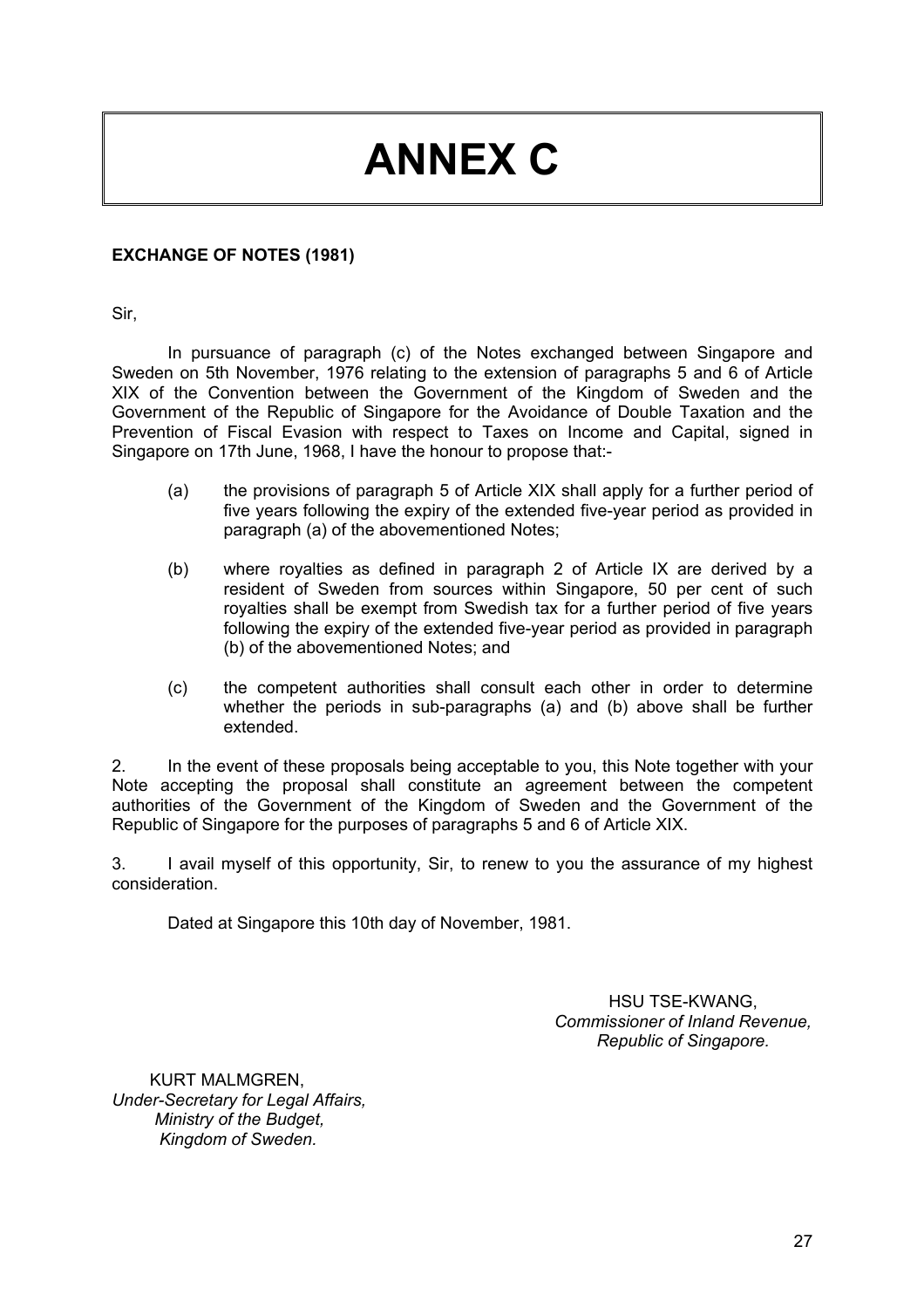Sir,

I have the honour to acknowledge receipt of your Note of today's date which reads as follows:-

"In pursuance of paragraph (c) of the Notes exchanged between Singapore and Sweden on 5th November, 1976 relating to the extension of paragraphs 5 and 6 of Article XIX of the Convention between the Government of the Kingdom of Sweden and the Government of the Republic of Singapore for the Avoidance of Double Taxation and the Prevention of Fiscal Evasion with respect to Taxes on Income and Capital, signed in Singapore on 17th June, 1968, I have the honour to propose that:-

- (a) the provisions of paragraph 5 of Article XIX shall apply for a further period of five years following the expiry of the extended five-year period as provided in paragraph (a) of the abovementioned Notes;
- (b) where royalties as defined in paragraph 2 of Article IX are derived by a resident of Sweden from sources within Singapore, 50 per cent of such royalties shall be exempt from Swedish tax for a further period of five years following the expiry of the extended five-year period as provided in paragraph (b) of the abovementioned Notes; and
- (c) the competent authorities shall consult each other in order to determine whether the periods in sub-paragraphs (a) and (b) above shall be further extended.

2. In the event of these proposals being acceptable to you, this Note with your Note accepting the proposals shall constitute an agreement between the competent authorities of the Government of the Kingdom of Sweden and the Government of the Republic of Singapore for the purposes of paragraphs 5 and 6 of Article XIX."

2. I have the honour to inform you that the foregoing proposals are acceptable to me and that your Note of today's date and this Note, shall together constitute an agreement between the competent authorities of the Government of the Republic of Singapore and the Government of the Kingdom of Sweden for the purposes of paragraphs 5 and 6 of Article XIX.

3. I avail myself of this opportunity, Sir, to renew to you the assurance of my highest consideration.

Dated at Singapore this 10th day of November, 1981.

KURT MALMGREN, *Under-Secretary for Legal Affairs, Ministry of the Budget, Kingdom of Sweden.* 

 HSU TSE-KWANG, *Commissioner of Inland Revenue, Republic of Singapore.*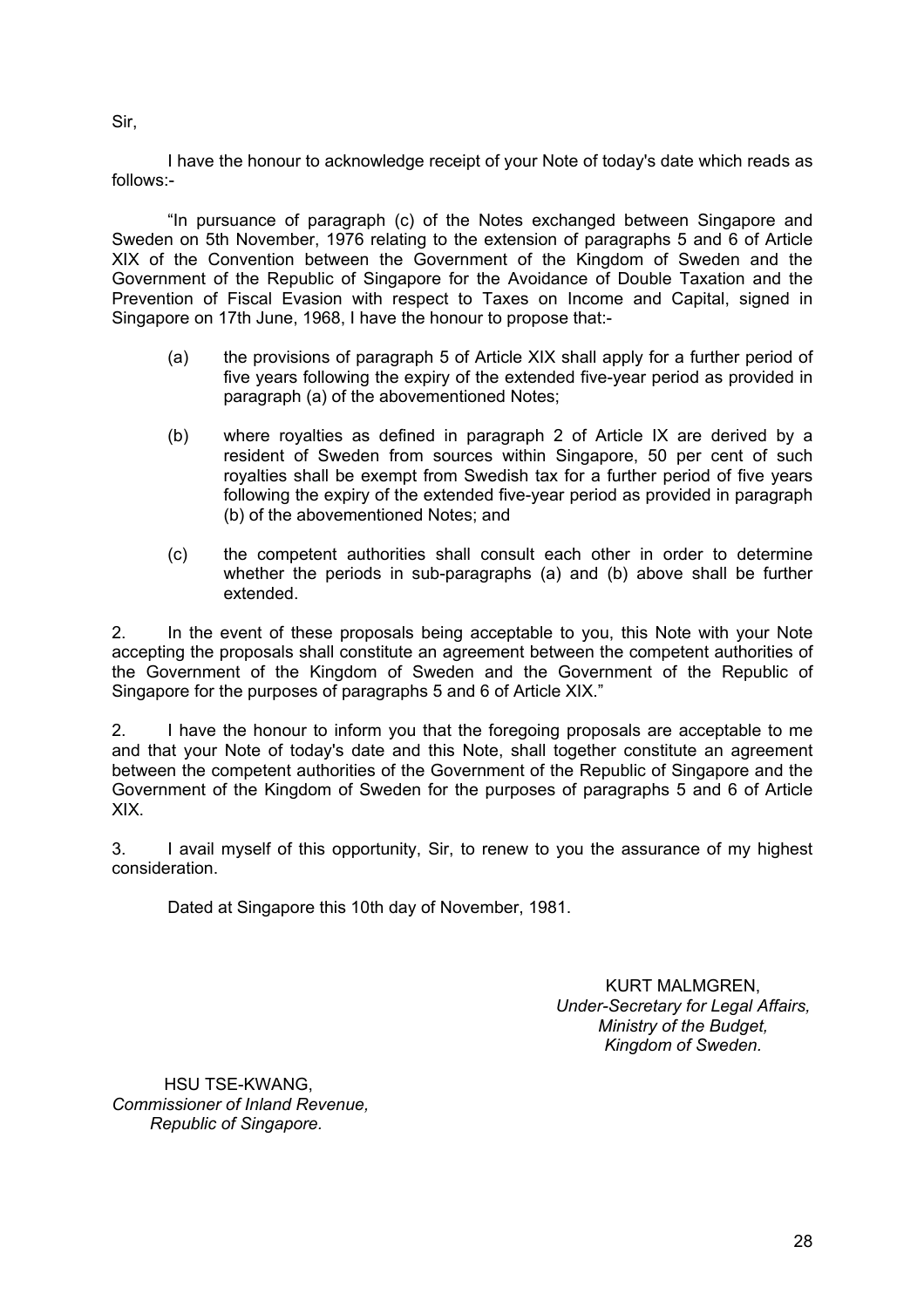# **ANNEX D**

#### **EXCHANGE OF NOTES (1985)**

Sir,

In pursuance of paragraphs 5, 6 and 9 of Article XIX of the Convention between the Government of the Kingdom of Sweden and the Government of the Republic of Singapore for the avoidance of double taxation and the prevention of fiscal evasion with respect to taxes on income and capital, signed in Singapore on 17th June 1968 and amended by the Protocol which was signed in Singapore on 28th September 1983, I have the honour to propose that:-

- (a) the provisions of paragraph 5 of Article XIX concerning the rate of Swedish tax credit to be allowed for dividends and interest derived from Singapore shall apply for a further period of five years following the expiry of the period of validity on 31st December 1985 as provided in the abovementioned paragraph 5;
- (b) where royalties as defined in paragraph 2 of Article IX are derived by a resident of Sweden from sources within Singapore, 50 per cent of the amount of such royalties shall be exempt from Swedish tax for a further period of five years following the expiry of the period of validity on 31st December 1985 as provided in the abovementioned paragraph 6;
- (c) the provisions of paragraph 9 of Article XIX concerning the meaning of the terms "Singapore tax payable" and "normal corporate income tax in Singapore or an income tax comparable thereto" for the purposes of paragraph 3 and 4 of Article XIX shall apply for a further period of five years following the expiry of the period of validity on 31st December 1985 as provided in the abovementioned paragraph 9; and
- (d) the competent authorities shall consult each other in order to determine whether the periods in subparagraphs (a), (b) and (c) above shall be further extended.

2. In the event of these proposals being acceptable to you, this Note together with your Note accepting the proposals shall constitute an agreement between the competent authorities of the Government of the Kingdom of Sweden and the Government of the Republic of Singapore for the purposes of paragraphs 5, 6 and 9 of Article XIX.

3. I avail myself of this opportunity, Sir, to renew to you the assurance of my highest consideration.

Dated at Singapore this 4th day of March 1985.

HSU TSE-KWANG, *Commissioner of Inland Revenue, Republic of Singapore*.

 KURT MALMGREN, *Under-Secretary for Legal Affairs, Ministry of Finance, Kingdom of Sweden*.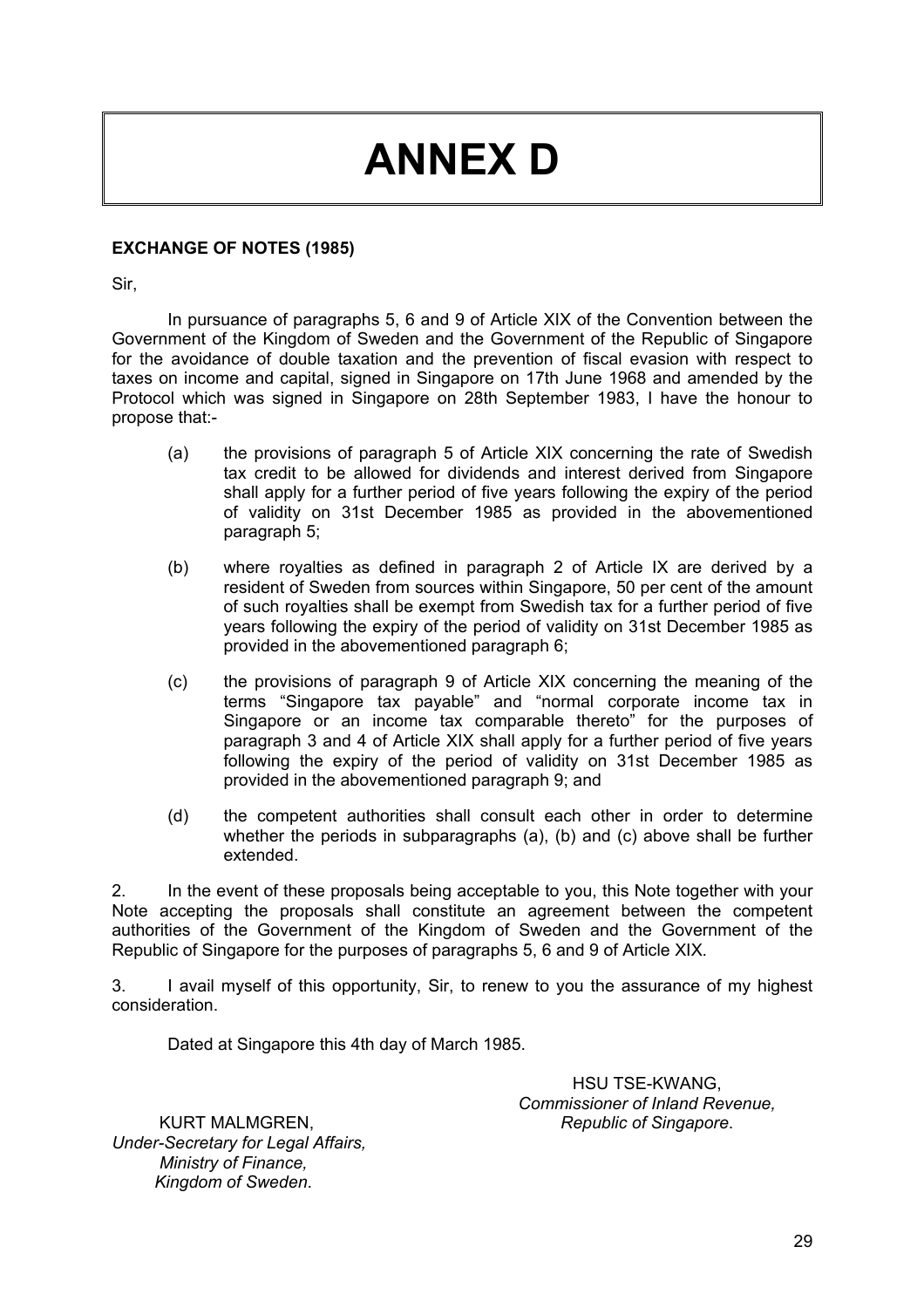Sir,

I have the honour to acknowledge receipt of your Note of today's date which reads as follows:-

"In pursuance of paragraphs 5, 6 and 9 of Article XIX of the Convention between the Government of the Kingdom of Sweden and the Government of the Republic of Singapore for the avoidance of double taxation and the prevention of fiscal evasion with respect to taxes on income and capital, signed in Singapore on 17th June 1968 and amended by the Protocol which was signed in Singapore on 28th September 1983, I have the honour to propose that:-

- (a) the provisions of paragraph 5 of Article XIX concerning the rate of Swedish tax credit to be allowed for dividends and interest derived from Singapore shall apply for a further period of five years following the expiry of the period of validity on 31st December 1985 as provided in the abovementioned paragraph 5;
- (b) where royalties as defined in paragraph 2 of Article IX are derived by a resident of Sweden from sources within Singapore, 50 per cent of the amount of such royalties shall be exempt from Swedish tax for a further period of five years following the expiry of the period of validity on 31st December 1985 as provided in the abovementioned paragraph 6;
- (c) the provisions of paragraph 9 of Article XIX concerning the meaning of the terms "Singapore tax payable" and "normal corporate income tax in Singapore or an income tax comparable thereto" for the purposes of paragraph 3 and 4 of Article XIX shall apply for a further period of five years following the expiry of the period of validity on 31st December 1985 as provided in the abovementioned paragraph 9; and
- (d) the competent authorities shall consult each other in order to determine whether the periods in subparagraphs (a), (b) and (c) above shall be further extended.

2. In the event of these proposals being acceptable to you, this Note together with your Note accepting the proposals shall constitute an agreement between the competent authorities of the Government of the Kingdom of Sweden and the Government of the Republic of Singapore for the purposes of paragraphs 5, 6 and 9 of Article XIX."

2. I have the honour to inform you that the foregoing proposals are acceptable to me and that your Note of today's date and this Note, shall together constitute an agreement between the competent authorities of the Government of the Republic of Singapore and the Government of the Kingdom of Sweden for the purposes of paragraphs 5, 6 and 9 of Article XIX.

3. I avail myself of this opportunity, Sir, to renew to you the assurance of my highest consideration.

Dated at Singapore this 4th day of March 1985.

 HSU TSE-KWANG, *Commissioner of Inland Revenue, Republic of Singapore.*

KURT MALMGREN, *Under-Secretary for Legal Affairs, Ministry of Finance, Kingdom of Sweden.*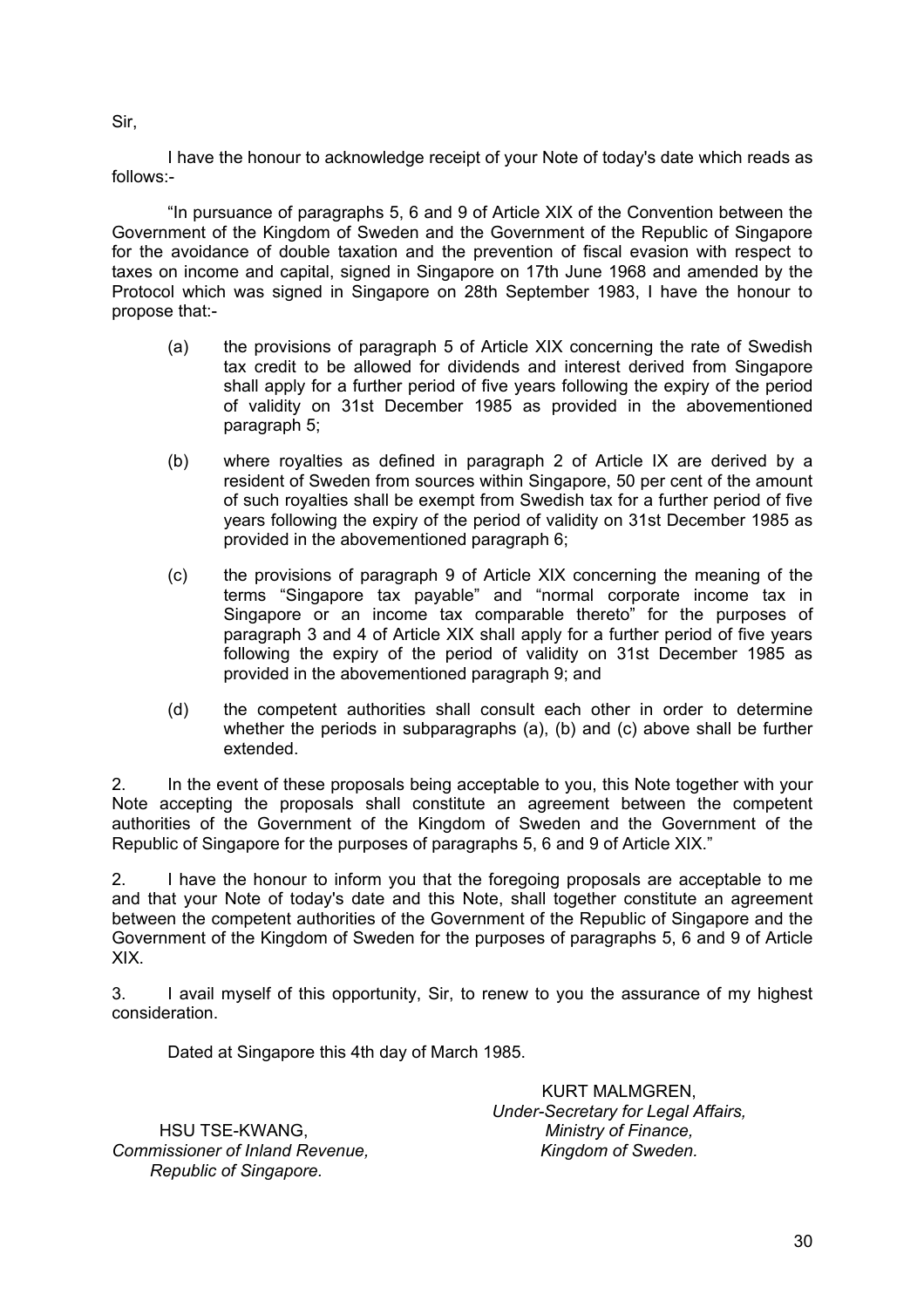# **ANNEX E**

#### **EXCHANGE OF NOTES (1991)**

STEFAN ERSSON, Director, International Tax Department, Ministry of Finance, Kingdom of Sweden.

Sir,

In pursuance of paragraphs 5, 6 and 9 of Article XIX of the Convention between the Government of the Kingdom of Sweden and the Government of the Republic of Singapore for the avoidance of double taxation and the prevention of fiscal evasion with respect to taxes on income and capital, signed in Singapore on 17th June 1968 and amended by the Protocol which was signed in Singapore on 28th September 1983, I have the honour to propose that:

- (a) the provisions of paragraph 5 of Article XIX concerning the rate of Sweden tax credit to be allowed for dividends and interest derived from Singapore shall apply for a period of ten years following the expiry of the period of validity on 31st December 1990. However, if from the Swedish tax, in respect of the dividends paid after 31st December 1991, a standard deduction of 10% of the gross amount of the dividends is given under Swedish internal law the said paragraph is to be interpreted in such a way to give the taxpayer a right to an additional credit of 5% of the net amount of the dividends received;
- (b) where royalties as defined in paragraph 2 of Article IX are derived by a resident of Sweden from sources within Singapore, 50% of the amount of such royalties shall be exempt from Swedish tax as provided in paragraph 6 of Article XIX for a further period of ten years following the expiry of the period of validity on 31st December 1990;
- (c) the provisions of paragraph 9 of Article XIX concerning the meaning of the terms "Singapore tax payable" and "normal corporate income tax in Singapore or an income tax comparable thereto" for the purposes of paragraphs 3 and 4 of Article XIX shall apply for a further period of one year following the expiry of the period of validity on 31st December 1990;
- (d) the provisions of paragraph 9 of Article XIX which relates to the following incentive provisions contained in the following sections of the Singapore Economic Expansion Incentives (Relief from Income Tax) Act:
	- Section 13 Exemption from tax on the income of pioneer companies.
	- Section 19 Section 19 makes applicable the provisions of section 13 to pioneer service companies.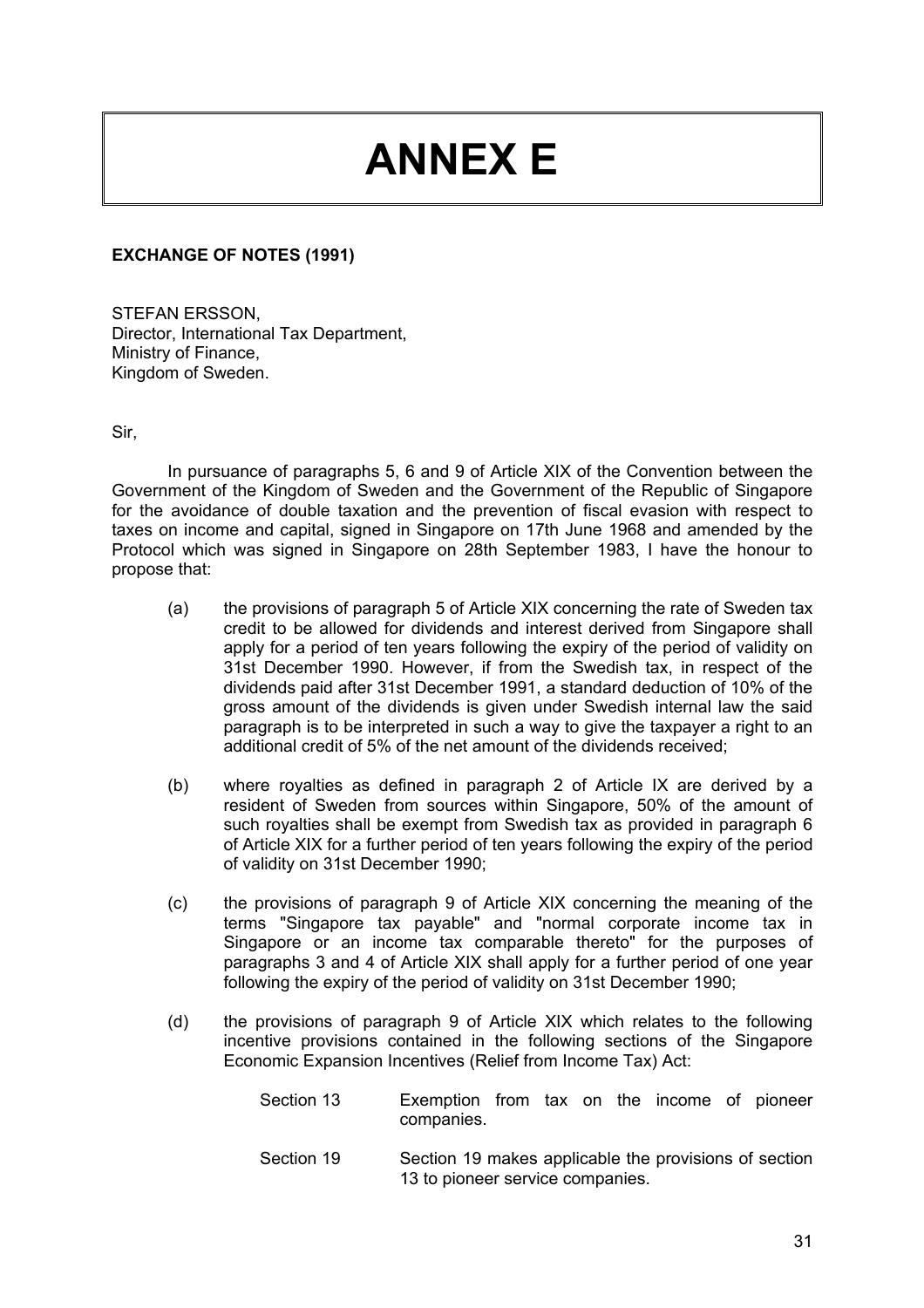- Section 19B(5) Concessionary tax rate of not less than 10%, as Minister may specify, on income of a post-pioneer company for a period not exceeding 5 years. With effect from Year of Assessment 1991, this was extended to 10 years.
- Section 24(5) Exemption from tax on the incremental expansion income of an expanding enterprise.
- Section 28 Section 28 makes applicable the provisions of section 24(5) to expanding service companies.
- Section 39(3) Exemption from tax on 90% of the qualifying export profits of an export enterprise. (Tax relief period ranges from 3 years to 15 years as stipulated under section 32)
- Section 44F(2) Exemption from tax on 90% of the qualifying export income of an export service company.
- Section 51(2) Exemption from tax on one-half of the incremental export income qualifying for relief, of an international trading company.
- Section 72 Section 72 makes applicable the provisions of sections 53(3) and 53(6) to a company enjoying Investment Allowance incentive. Any amount of chargeable income made exempt by an amount of investment allowance, to be credited to an exempt dividend account for purposes of declaring exempt dividends, except dividends on preferential shares.
- Section 81(2) Exemption from tax on one-half of the qualifying export income of a warehousing or servicing company. (Tax relief period is 5 years from its commencement day).
- Section 89(2) Exemption from tax on one-half of the qualifying income from the provision of consultancy services on approved overseas projects of a consultancy company or consultancy firm. "Consultancy services" is defined in section 85. (Tax relief period is 5 years from its commencement date);

so far as they were in force on, and have not been modified since 31st December 1990, or have been modified only in minor respects so as not to affect their general character shall apply for a further period from 1st January 1992 up to 31st December 2000; and

(e) the competent authorities shall consult each other in order to determine whether the periods in sub-paragraphs (a), (b) and (d) above shall be further extended.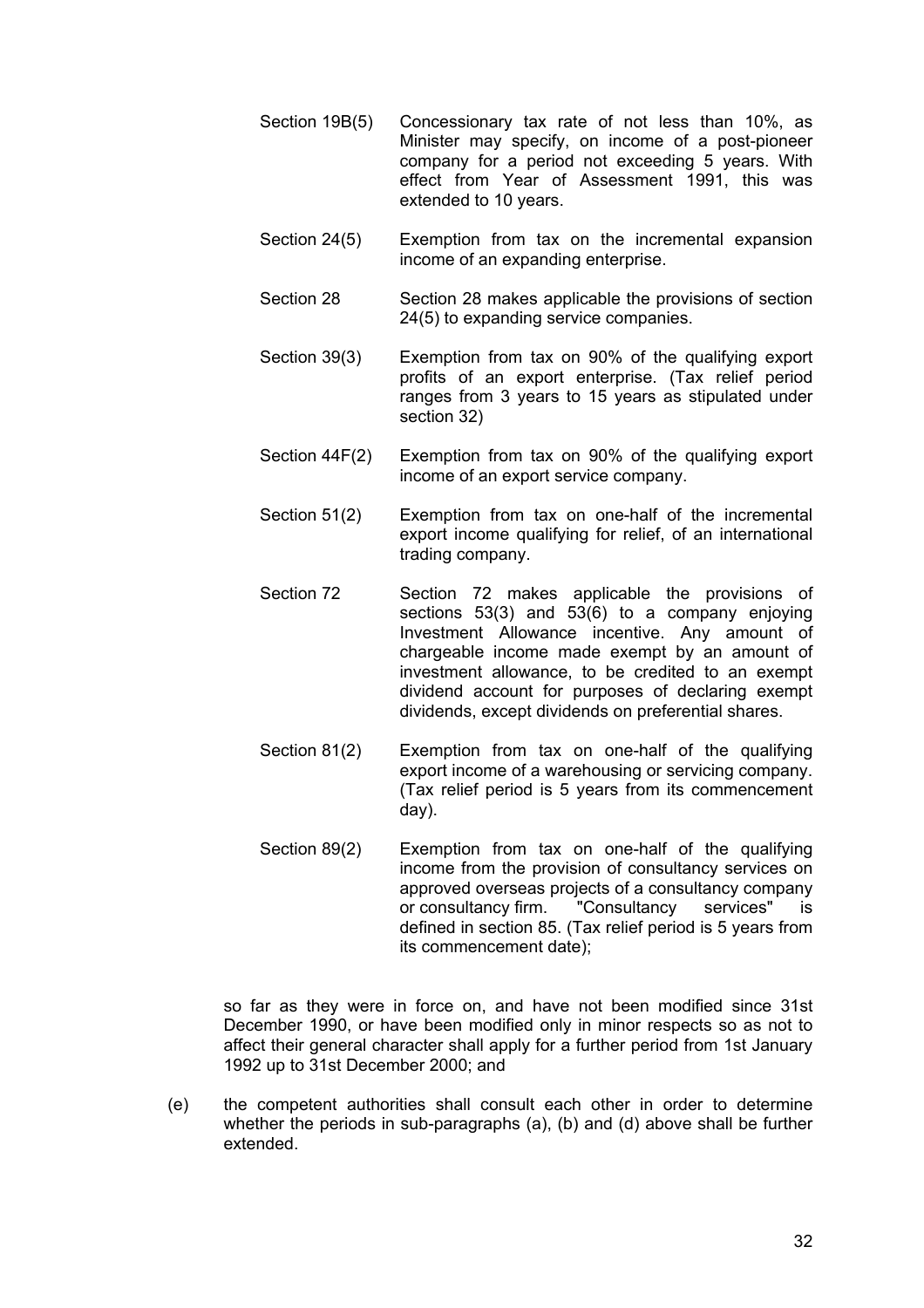2. In the event of these proposals being acceptable to you, this letter together with your letter accepting the proposals shall constitute an agreement between the competent authorities of the Government of the Kingdom of Sweden and of the Government of the Republic of Singapore for the purposes of paragraphs 5, 6 and 9 of Article XIX.

3. I avail myself of this opportunity, Sir, to renew to you the assurance of my highest consideration.

Dated at Singapore this 7th day of June 1991.

TAN BOEN ENG, *Senior Deputy Commissioner of Inland Revenue, Republic of Singapore.*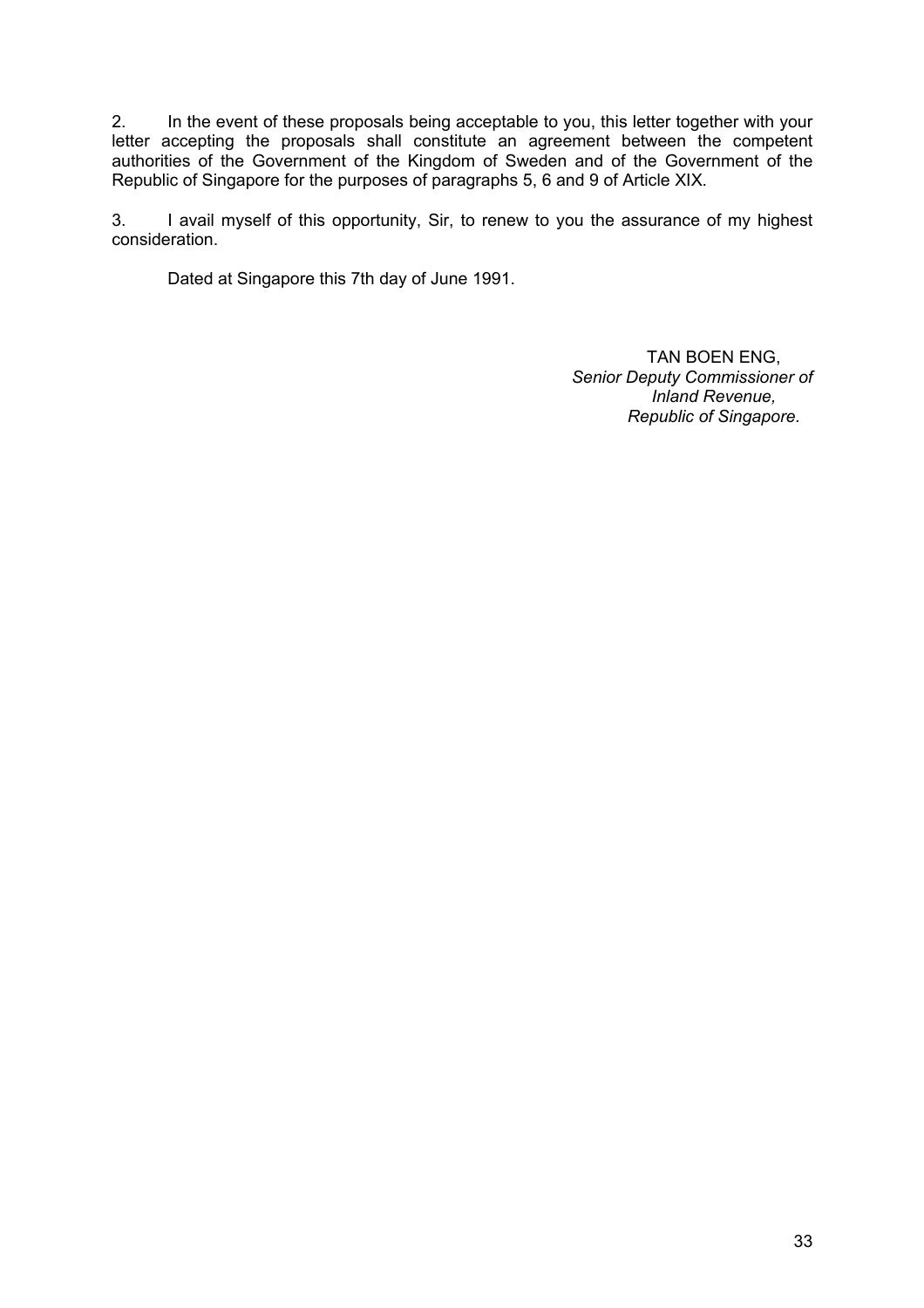TAN BOEN ENG, Senior Deputy Commissioner of Inland Revenue, Republic of Singapore.

Sir,

I have the honour to acknowledge receipt of your letter of the 7th day of June 1991 which reads as follows:

"In pursuance of paragraphs 5, 6 and 9 of Article XIX of the Convention between the Government of the Kingdom of Sweden and the Government of the Republic of Singapore for the avoidance of double taxation and the prevention of fiscal evasion with respect to taxes on income and capital, signed in Singapore on 17th June 1968 and amended by the Protocol which was signed in Singapore on 28th September 1983, I have the honour to propose that:

- (a) the provisions of paragraph 5 of Article XIX concerning the rate of Sweden tax credit to be allowed for dividends and interest derived from Singapore shall apply for a period of ten years following the expiry of the period of validity on 31st December 1990. However, if from the Swedish tax, in respect of the dividends paid after 31st December 1991, a standard deduction of 10% of the gross amount of the dividends is given under Swedish internal law the said paragraph is to be interpreted in such a way to give the taxpayer a right to an additional credit of 5% of the net amount of the dividends received;
- (b) where royalties as defined in paragraph 2 of Article IX are derived by a resident of Sweden from sources within Singapore, 50% of the amount of such royalties shall be exempt from Swedish tax as provided in paragraph 6 of Article XIX for a further period of ten years following the expiry of the period of validity on 31st December 1990;
- (c) the provisions of paragraph 9 of Article XIX concerning the meaning of the terms "Singapore tax payable" and "normal corporate income tax in Singapore or an income tax comparable thereto" for the purposes of paragraphs 3 and 4 of Article XIX shall apply for a further period of one year following the expiry of the period of validity on 31st December 1990;
- (d) the provisions of paragraph 9 of Article XIX which relates to the following incentive provisions contained in the following sections of the Singapore Economic Expansion Incentives (Relief from Income Tax) Act:
	- Section 13 Exemption from tax on the income of pioneer companies.
	- Section 19 Section 19 makes applicable the provisions of section 13 to pioneer service companies.
	- Section 19B(5) Concessionary tax rate of not less than 10%, as Minister may specify, on income of a post-pioneer company for a period not exceeding 5 years. With effect from Year of Assessment 1991, this was extended to 10 years.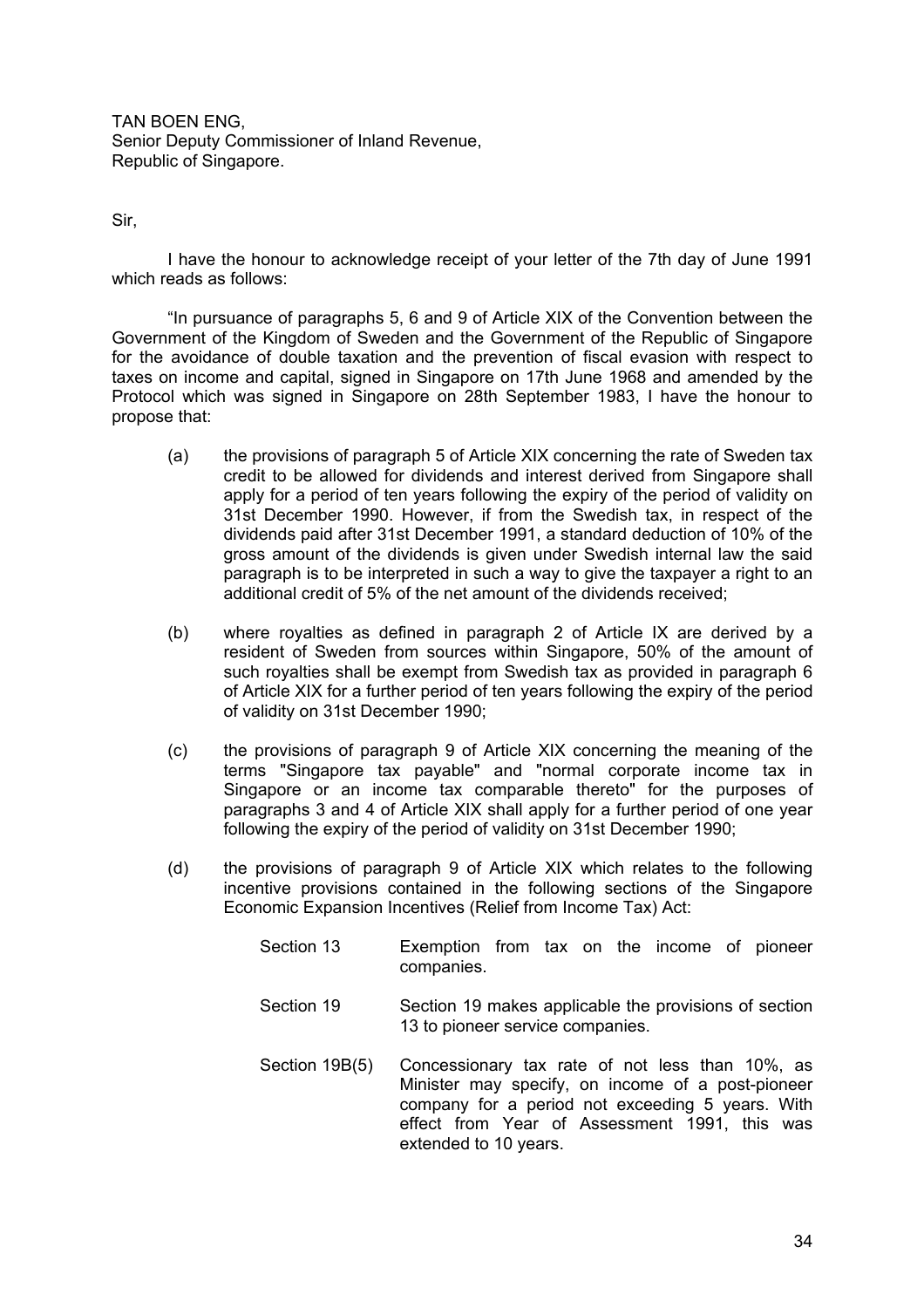- Section 24(5) Exemption from tax on the incremental expansion income of an expanding enterprise.
- Section 28 Section 28 makes applicable the provisions of section 24(5) to expanding service companies.
- Section 39(3) Exemption from tax on 90% of the qualifying export profits of an export enterprise. (Tax relief period ranges from 3 years to 15 years as stipulated under section 32).
- Section 44F(2) Exemption from tax on 90% of the qualifying export income of an export service company.
- Section 51(2) Exemption from tax on one-half of the incremental export income qualifying for relief, of an international trading company.
- Section 72 Section 72 makes applicable the provisions of sections 53(3) and 53(6) to a company enjoying Investment Allowance incentive. Any amount of chargeable income made exempt by an amount of investment allowance, to be credited to an exempt dividend account for purposes of declaring exempt dividends, except dividends on preferential shares.
- Section 81(2) Exemption from tax on one-half of the qualifying export income of a warehousing or servicing company. (Tax relief period is 5 years from its commencement day).
- Section 89(2) Exemption from tax on one-half of the qualifying income from the provision of consultancy services on approved overseas projects of a consultancy company or consultancy firm. "Consultancy services" is defined in section 85. (Tax relief period is 5 years from its commencement date);

so far as they were in force on, and have not been modified since 31st December 1990, or have been modified only in minor respects so as not to affect their general character shall apply for a further period from 1st January 1992 up to 31st December 2000; and

(e) the competent authorities shall consult each other in order to determine whether the periods in sub-paragraphs (a), (b) and (d) above shall be further extended.

2. In the event of these proposals being acceptable to you, this letter together with your letter accepting the proposals shall constitute an agreement between the competent authorities of the Government of the Kingdom of Sweden and of the Government of the Republic of Singapore for the purposes of paragraphs 5, 6 and 9 of Article XIX.".